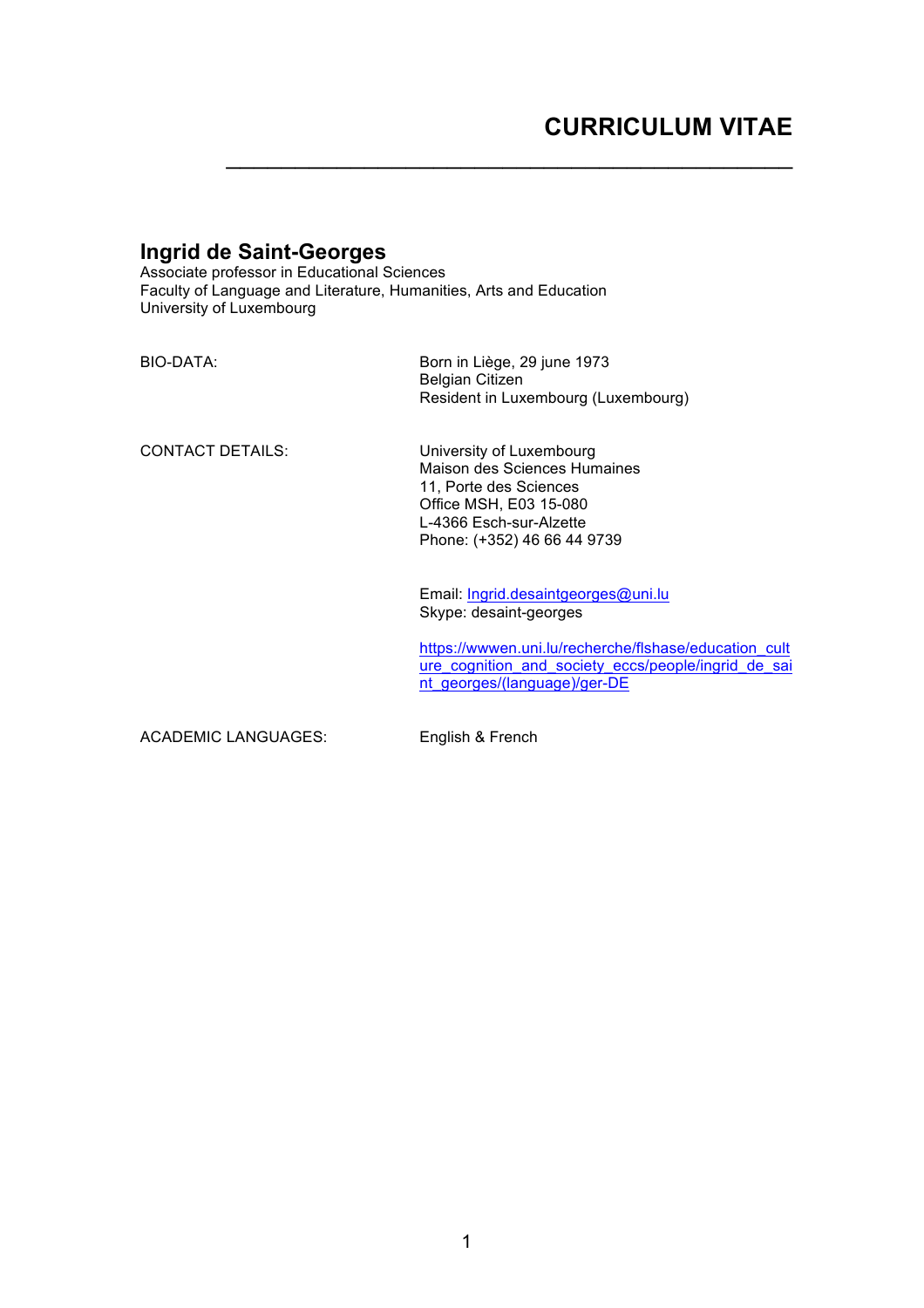# **ACADEMIC QUALIFICATIONS AND CAREER**

## EDUCATION

| 2003 | PhD in Sociolinguistics (Magna cum Laude)<br>Graduate School of Arts and Sciences<br>Georgetown University, Washington, D.C. (USA)                                |
|------|-------------------------------------------------------------------------------------------------------------------------------------------------------------------|
| 1997 | Master of Science in Computational Linguistics<br>Graduate School of Arts and Sciences<br>Georgetown University, Washington, D.C. (USA)                           |
| 1996 | Postgraduate Certificate in Translation (English - French)<br>Division of Interpretation and Translation Studies<br>Georgetown University, Washington, D.C. (USA) |
| 1996 | Teacher's accreditation<br>Department of Romance Philology<br>Université catholique de Louvain (Belgium)                                                          |
| 1995 | Bachelor of Arts in Romance Philology<br>Department of Romance Philology<br>Université catholique de Louvain (Belgium)                                            |

## CAREER

| Guest Professor – Eudaimonia's Summer School<br>University of Oulu (Finland) – 1 week                                                                                                                      |
|------------------------------------------------------------------------------------------------------------------------------------------------------------------------------------------------------------|
| <b>Guest Professor</b><br>University of Strasbourg, ESPE (France) – 2 weeks                                                                                                                                |
| <b>Guest Professor</b><br>Thammassat University (Thailand) – 10 days                                                                                                                                       |
| Associate Professor in Education<br>Faculty of Language and Literature, Humanities, Arts and Education<br>Research Unit Education, Culture, Cognition and Society<br>University of Luxembourg (Luxembourg) |
| Maître-Assistant (Researcher)<br>Faculty of Psychology and Education<br>University of Geneva (Switzerland)                                                                                                 |
| <b>Adjunct Lecturer</b><br>Institute of Psychology and Education<br>University of Neuchâtel (Switzerland)                                                                                                  |
| <b>Francqui Foundation Fellow</b><br>Department of Economics, Social Sciences and Management<br>University of Namur (Belgium)                                                                              |
| Doctoral Assistant<br>Department of Linguistics<br>Georgetown University, Washington, D.C. (USA)                                                                                                           |
|                                                                                                                                                                                                            |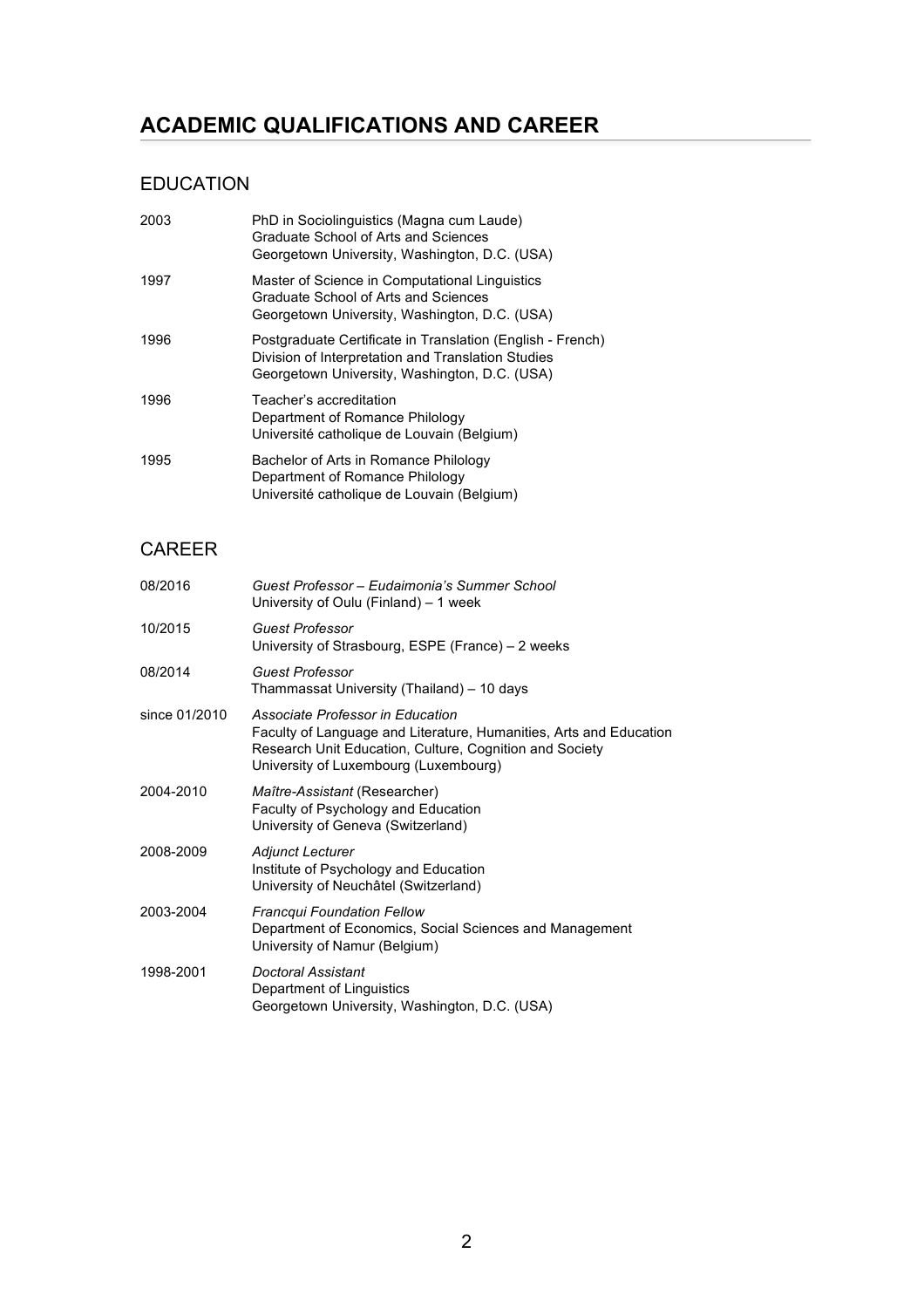# **RECORD OF SCIENTIFIC ACTIVITIES**

## RESEARCH AREAS

- Multilingualism<br>• Language and
- Language and Work
- (Multimodal) Discourse Analysis
- Vocational Education and Training
- Non-Formal learning
- Internationalization and Higher Education<br>• Foistemology and Qualitative Research in
- Epistemology and Qualitative Research in Social Sciences<br>• Heuristics. Theorizing
- Heuristics, Theorizing<br>• Interdisciplinarity
- **Interdisciplinarity**

## GRANT SUPPORT

| Project: | RECTEC - Recognizing transversal competencies in relation to employability and<br>certification<br>(original title: Reconnaître les compétences transversales en lien avec l'employabilité et<br>la certification)<br>Funding: ERASMUS+, 2016-1-FR01-KA202-024227<br>PI: Pochelu J., de Ferrari M.,<br>Co-PI: de Saint-Georges I., Diderich G., Paulos C., Chaumette P., Colot M., Schauwers<br>M., Breteaudeau J., Grégoire D.<br>Duration: 01.09.2016-31.08.2019<br>Amount: € 468.769 |
|----------|-----------------------------------------------------------------------------------------------------------------------------------------------------------------------------------------------------------------------------------------------------------------------------------------------------------------------------------------------------------------------------------------------------------------------------------------------------------------------------------------|
| Project  | Capitalizing on Linguistic Diversity (CALIDIE)<br>Institution: Luxembourg National Research Fund<br>Funding: PRIDE<br>Coordinator and PI: Hu A.<br>Supervisors of individual projects: Budach G., de Saint-Georges, I., Engel-de Abreu P.,<br>Fischbach A., Greiff S., Hu A., Kirsch C., Martin R., Schiltz C., Ugen S., Weth C.<br>Duration: 01/2017-12/2020<br>Amount: approx. € 1.800.000                                                                                            |
| Project  | European Network for Combining Language Learning with Crowdsourcing Techniques<br>(enetCollect)<br>Institution: COST Action CA16105 - European Cooperation in Science Technology<br>PI: Nicolas L., MC for Luxembourg: de Saint-Georges I.<br>Duration: 7.03.2017-6.3.2021 10/2016-10/2020<br>Amount: N/A                                                                                                                                                                               |
| Project  | Multilingualism and Mobility in Europe: Policies and Practices<br>Institution: Luxembourg National Research Fund<br>Funding: RESCOM - FNR/13/EW/02 - Exploratory Workshop<br>PI: de Saint-Georges I.,<br>Co-PI: Weber J.J, Horner K.<br>Duration: 11-12/08/2013<br>Amount: €4.829                                                                                                                                                                                                       |
| Project  | Situated trajectories of learning in initial vocational education: an interactional and<br>multimodal approach<br>(original title: Trajectoires situées d'apprentissage en formation professionnelle initiale:<br>une approche interactionnelle et multimodale)<br>Institution: Swiss National Science Foundation, PP00P1-124650<br>PI: Filliettaz L.<br>Co-investigator: de Saint-Georges I., Duc B., Losa, S.<br>Duration: 2009-2011<br>Amount: Swiss Fr. 361.034 (approx. € 313.458) |
| Project  | Objects in training and learning - Scientific workshop<br>(original title: Les objets dans la formation et les apprentissages)<br>Institution: Swiss National Science Foundation                                                                                                                                                                                                                                                                                                        |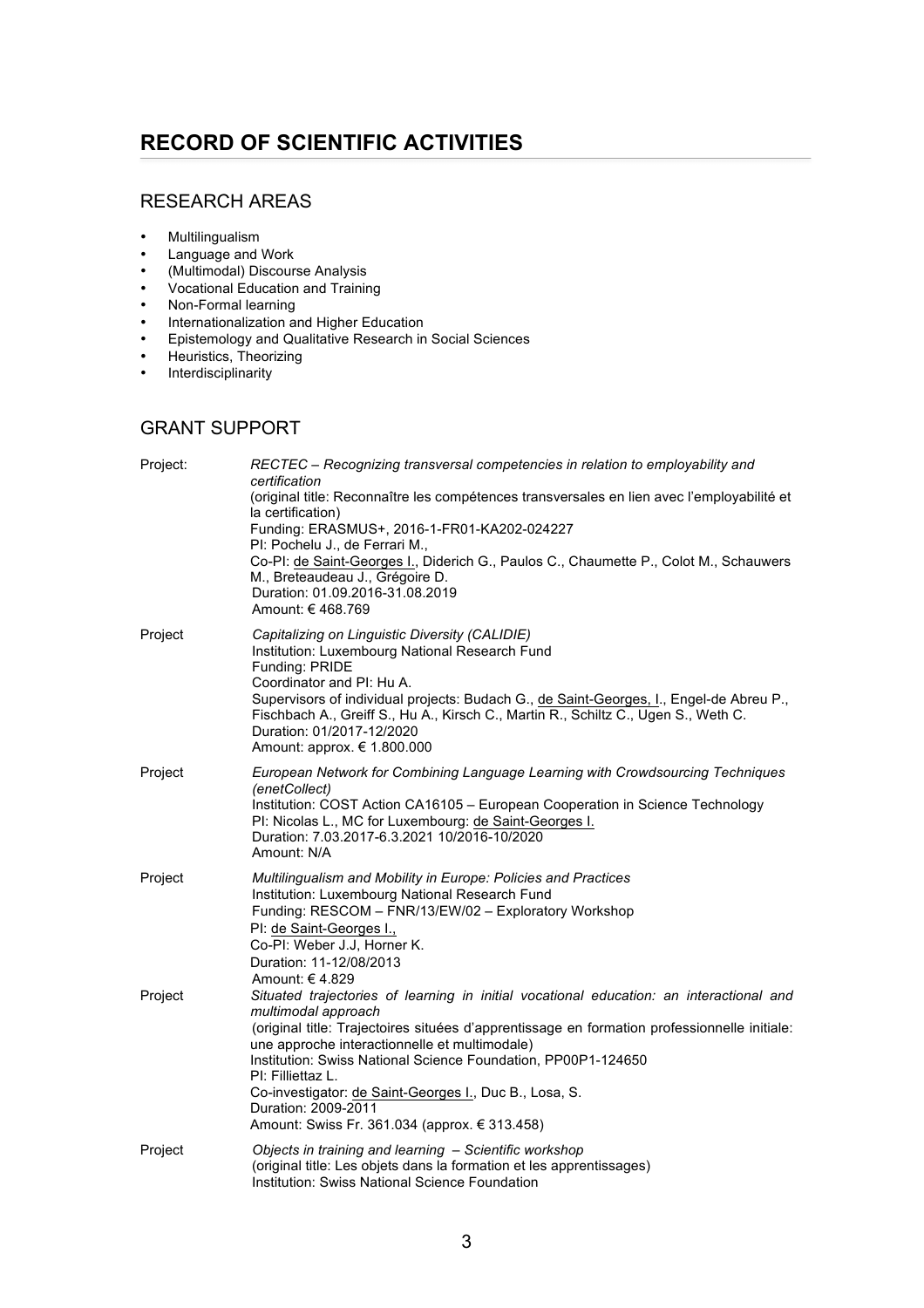|         | PI: Filliettaz L, de Saint-Georges I.<br>Duration: 2007<br>Amount: Swiss Fr. 5.700 (approx. $\epsilon$ 5.000)                                                                                                                                                                                                                                                                                                                                                                                                                     |
|---------|-----------------------------------------------------------------------------------------------------------------------------------------------------------------------------------------------------------------------------------------------------------------------------------------------------------------------------------------------------------------------------------------------------------------------------------------------------------------------------------------------------------------------------------|
| Project | The circulation of knowledge in initial vocational education and training. An<br>analysis of verbal and non-verbal interactions<br>original title: La mise en circulation des savoirs dans des dispositifs de formation<br>professionnelle initiale. Une analyse des interactions verbales et non verbales)<br>Institution: Swiss National Science Foundation, PP001-106603, FNS<br>PI: Filliettaz L.<br>Co-investigator: de Saint-Georges I., Duc B.<br>Duration: 2005-2009<br>Amount: Swiss Fr. 1.297.360 (approx. € 1.126.398) |
| Project | Being a dancer, and after? Research and support for the transition of end-of-careers<br>in dance<br>(original title: Danser, et après? Recherche et conception d'aide aux danseurs<br>professionnels en fin de carrière)<br>Institution: Office Fédéral de la Culture, Bern<br>PI: Durand M.<br>Co-investigator: de Saint-Georges I:, Laurent E., Schenk A.<br>Duration: 12/2005-06/2006<br>Amount: N/A                                                                                                                           |

## PUBLICATIONS

### **Books**

Horner, K., **de Saint-Georges**, I. & Weber, J.-J. (Eds.). (2014). *Multilingualism and Mobility in Europe: Policies and Practices*. Frankfurt/Main: Peter Lang.

Morys, N., Kirsch, C., **de Saint-Georges**, I. & Gretsch, G. (Eds.). (2014). *Lernen und Lehren in multilingualen Kontexten. Zum Umgang mit sprachlich-kultureller Vielfalt im Klassenraum*. Frankfurt/Main: Peter Lang.

**de Saint-Georges**, I. & Weber, J.-J. (Eds.). (2013). *Multilingualism and Multimodality: Current Challenges for Educational Studies*. Rotterdam: Sense Publishers.

**de Saint-Georges**, I. & Adé, D. (Eds.). (2010). *Les objets dans la formation Usages, rôles et significations*. Toulouse: Octares Editions.

Filliettaz, L., **de Saint-Georges**, I. & Duc, B. (2008). *« Vos mains sont intelligentes ! » : Interactions en formation professionnelle initiale*. Genève: Université de Genève.

### **Articles in Peer-Reviewed Academic Journals**

**de Saint-Georges**, I. (2018). "Generalizing from Case Studies: A Commentary". *Integrative Psychological & Behavioral Science*, 52(1), 94-103.

**de Saint-Georges**, I. (2017). "Plurilinguisme et multimodalité : les dilemmes de l'enseignant débutant en contexte linguistiquement hétérogène." *Forumlecture suisse. Littératie dans la recherche et la pratique,*  2017(1).<http://www.forumlecture.ch/archiv.cfm?issue=1&year=2017>

Jocuns, A., **de Saint-Georges**, I., Chonmahatrakul, N. & Angkapanichkit, J. (2015). "'Please Do not Stand over the Buddha's Head (Pay Respect)': Mediations of Tourist and Researcher Experience in Thailand". *Lingue Culture Mediazioni = Languages Cultures Mediation,* 2(1), 115-134.

**de Saint-Georges**, I. (2014). "Dialogues et transformations : la restitution dans les sciences du langage". *SociologieS*. Dossier La restitution des savoirs. <http://journals.openedition.org/sociologies/4737>

**de Saint-Georges**, I. (2012). "Nouvelles épistémologies en analyse du discours et des interactions : le paradigme de la Mediated Discourse Analysis". *Semen*, 34, 51-68.

Norris, S., Castillo-Ayometzi, C., **de Saint-Georges**, I., Jocuns, A., Lou, J. L., Toy, M. & Al Zidjali, N.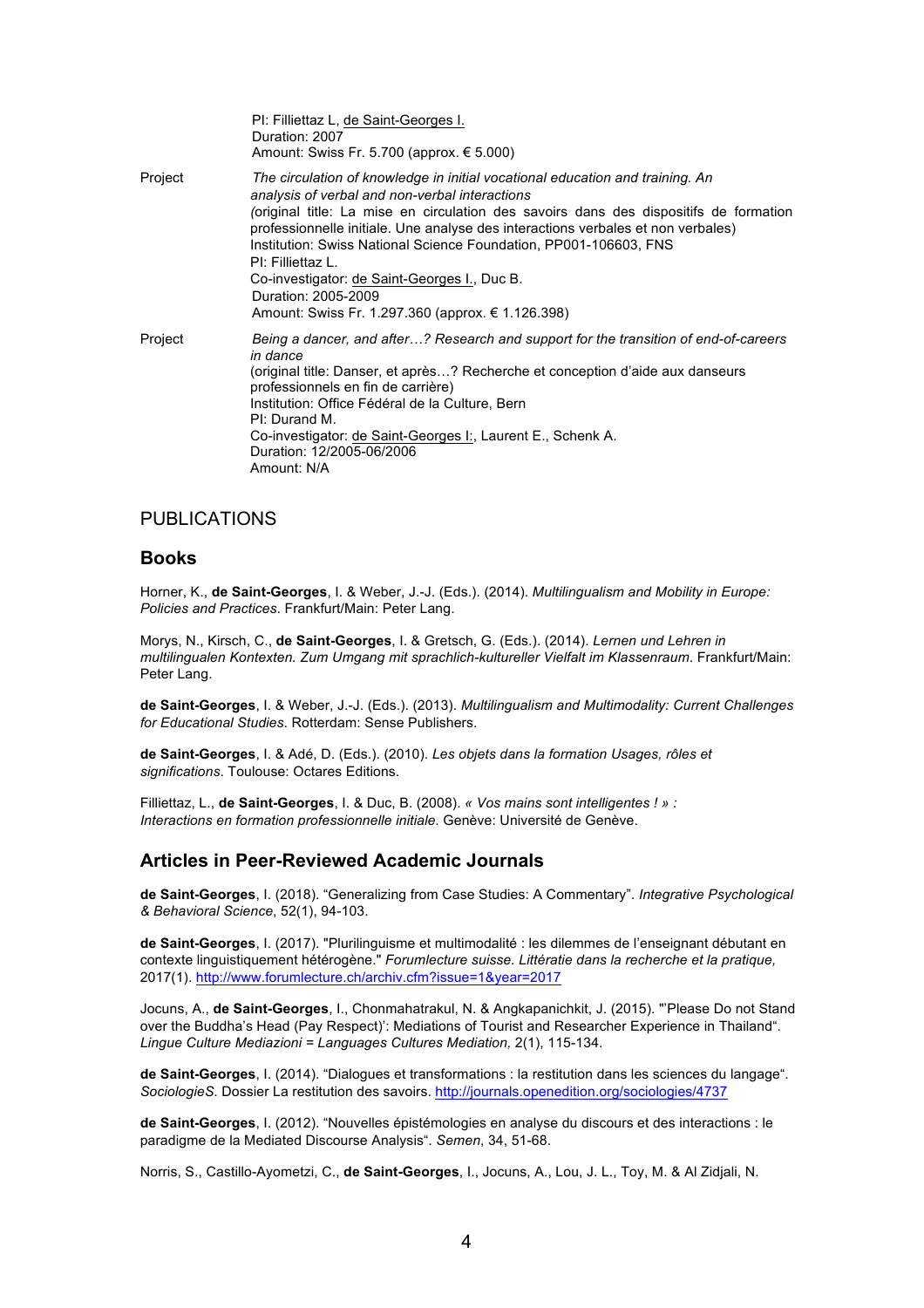(2011). "Ron Scollon (1939-2009): An academic in the wild". *Discourse & Society,* 22(2), 209-216.

**de Saint-Georges**, I. (2011). "Les dynamiques langagières de l'accompagnement". *Langage et Société*, 137, 47-74.

de Pietro, J.-F., **de Saint-Georges**, I., Gnach, A., Stotz, D. & de Saint-Georges, I. (2011). "Introduction/Einführung". *Bulletin Suisse de linguistique appliquée,* 93 (Spring 2011), 1-11.

Filliettaz, L., de Saint-Georges, I. & Duc, B. (2010). "Skiing, cheese fondue and Swiss watches: analogical discourse in vocational training interactions". *Vocations and Learning*, 3(2), 117-140.

Duc, B. & **de Saint-Georges**, I. (2009). "Développer l'autonomie dans un dispositif de formation professionnelle initiale : les ressources des situations de travail". *Bulletin Suisse de linguistique appliquée*, 90, 99-124.

**de Saint-Georges**, I. & Filliettaz, L. (2008). "Situated trajectories of learning in vocational training interactions". *European Journal of Psychology of Education*, 23(2), 213-233.

Filliettaz, L. & **de Saint-Georges**, I. (2006). "La mise en discours du temps en situation de formation professionnelle initiale : le cas du trempage de l'acier". *Bulletin Suisse de linguistique appliquée*, 84, 121- 141.

**de Saint-Georges**, I. (2004). "Actions, médiations et interactions : une approche multimodale du travail sur un chantier". *Cahiers de linguistique Française*, 26, 321-342.

**de Saint-Georges**, I. & Norris, S. (2000). "Nationality and the European Union : competing identities in the visual design of four European cities". *Visual Sociology*, 15, 65-78.

### **Special issues**

Wyss, E. L., Stotz, D., Gnach, A., de Pietro, J.-F. & **de Saint-Georges**, I. (2011). Sprachkompetenzen in Ausbilding und Beruf - Übergänge und Transformationen/Les compétences langagières dans la formation et dans la vie professionnelle - Transitions et transformations (Special issue, volume 1). *Bulletin Suisse de linguistique appliquée*, 93 (Spring), 1-133.

Wyss, E., Stotz, D., Gnach, A., De Pietro, J.-F. & **de Saint-Georges**, I. (2011). Sprachkompetenzen in Ausbildung und Beruf - Übergänge und Transformationen/Les compétences langagières dans la formation et dans la vie professionnelle - Transitions et transformations (Special Issue, volume 2). *Bulletin Suisse de linguistique appliquée*, 94 (Winter), 1-202.

### **Chapters in books**

Budach, G. & **de Saint-Georges**, I. (2017). "Superdiversity and Language". In S. Canagarajah (Ed.). *The Routledge Handbook of Migration and Language*. London & New York: Routledge. 63-78.

de Saint-Georges, I. (<sup>3</sup>2017). "Researching Media, Multilingualism and Education". In K. King & Y.-J. Lai (Eds.). *Encyclopedia of Language and Education. Vol. 10: Research Methods*. Springer. 113-124.

**de Saint-Georges**, I. (2014). "Mediated Discourse Analysis, 'embodied learning' and emerging social and professional identities". In S. Norris & C. D. Maier (Eds.). *Interactions, Images and Texts: A Reader in Multimodality*. Boston & Berlin: Mouton De Gruyter. 349-356.

**de Saint-Georges**, I. (2014). "Pratiques langagières et mondes du travail : d'une linguistique appliquée à une linguistique de l'intervention ?" In M. Dispagne (Ed.). *Espaces sociaux, pratiques langagières et mise(s) en scène du travail*. Paris: L'Harmattan.

Serwe, S. K. & **de Saint-Georges**, I. (2014). "'Ohne Glutamat/Without MSG': Shelf label design in a Thai supermarket". In K. Horner, I. de Saint-Georges & J.-J. Weber (Eds.). *Multilingualism and Mobility in Europe: Policies and Practices*. Frankfurt/Main: Peter Lang. 221-246.

**de Saint-Georges**, I. (2013). "Multilingualism, multimodality and the future of education research". In I. de Saint-Georges & J.-J. Weber (Eds.). (2013). *Multilingualism and Multimodality: Current Challenges for Educational Studies*. Rotterdam: Sense Publishers. 1-8.

**de Saint-Georges**, I. & Weber, J.-J. (2013). "Preface". In I. de Saint-Georges & J.-J. Weber (Eds.). (2013).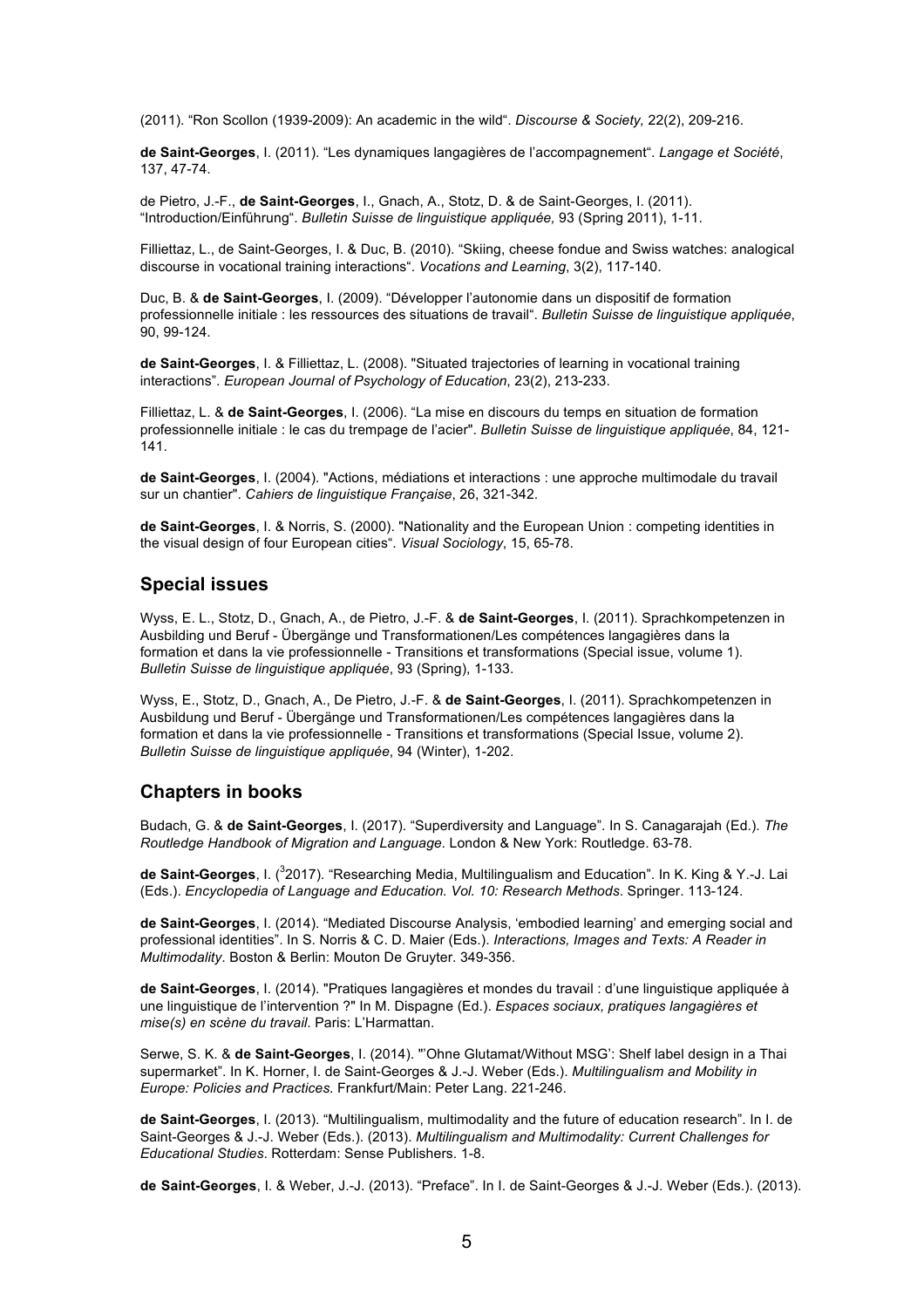*Multilingualism and Multimodality: Current Challenges for Educational Studies*. Rotterdam: Sense Publishers. ix-x.

**de Saint-Georges**, I. (2012). "Analyse des pratiques langagières et retombées pratiques pour le terrain: se situer et construire un projet 'impliqué' ou 'engagé'". In F. Pugnière-Saavedra, F. Sitri & M. Veniard (Eds.). *L'analyse du discourse dans la société: engagement du chercheur et demande sociale*. Paris: Honoré Champion. 119-140.

**de Saint-Georges**, I. (2012). "Anticipatory Discourse". In C. Chapelle (Ed.). *The Encyclopedia of Applied Linguistics*. New York: Wiley-Blackwell. 118-124.

**de Saint-Georges**, I. (2012). "Context in the Analysis of Discourse and Interaction". In C. Chapelle (Ed.). *The Encyclopedia of Applied Linguistics*. New York: Wiley-Blackwell. 920-926.

Scollon, S. & **de Saint-Georges**, I. (2011). "Mediated Discourse Analysis". In J. P. Gee & M. Handford (Eds.). *The Routledge Handbook of Discourse Analysis*. London & New York : Routledge. 66-78.

Adé, D. & **de Saint-Georges**, I. (2010). "Agir avec des objets: penser la part des objets et de l'environnement matériel dans les situations de formation". In D. Adé & I. de Saint-Georges (Eds.). *Les objets dans la formation: Usages, rôles et significations*. Toulouse: Octarès.

Filliettaz, L., **de Saint-Georges**, I. & Duc, B. (2010). "Reformulation, resémiotisation et trajectoires d'apprentissage en formation professionnelle initiale: l'enseignement du giclage du mortier en maçonnerie". In A. Rabatel (Ed.). *Les reformulations pluri-sémiotiques en contexte de formation*. Franche-Comté: Presses universitaires de Franche-Comté. 255-277.

**de Saint-Georges**, I. (2009). "« She will never be a mason »: interacting about gender and negotiating a woman's place in adult training and education". In J. Ostrouch & E. Ollagnier (Eds.). *Researching gender in Adult Learning*. Bern: Peter Lang. 139-159.

Filliettaz, L. & **de Saint-Georges**, I. (2009). "Francophone research". In F. Bargiela-Chiappini (Ed.). *The Handbook of Business Discourse*. Edinburgh: Edinburgh University Press. 423-435.

Filliettaz, L., **de Saint-Georges**, I. & Duc, B. (2009). "Interactions et dynamiques de participation en formation professionnelle initiale". In M. Durand & L. Filliettaz (Eds.). *Travail et formation des adultes*. Paris: Presses Universitaires de France. 95-124.

**de Saint-Georges**, I. (2008). "La multimodalité et ses ressources pour l'enseignement – apprentissage". In L. Filliettaz, I. de Saint-Georges & B. Duc (Eds.). *« Vos mains sont intelligentes ! » : interactions en formation professionnelle initiale*. Genève: Université de Genève. 117-158.

Filliettaz, L., **de Saint-Georges**, I. & Duc, B. (2008). "« Mais vous tapez comme un pharmacien ! » : analogies en formation professionnelle initiale". In L. Filliettaz & M.-L. Schubauer-Leoni (Eds.). *Processus interactionnels et situations éducatives*. Bruxelles: De Boeck. 117-158.

Durand, M., **de Saint-Georges**, I. & Meuwly-Bonte, M. (2006). "Le curriculum en formation des adultes : argumentation pour une approche « orientée-activité »". In M. Crahay, F. Audigier, & J. Dolz (Eds.). *Curriculum, enseignement et pilotage*. Bruxelles: De Boeck. 185-202.

Filliettaz, L., Merhan, F., **de Saint-Georges**, I. & Schurmans, M.-N. (2006). "Recherche, Intervention, Formation, Travail : mise en tension". In M. Durand & L. Filliettaz (Eds.). *Recherche, intervention, formation, travail : débats et perspectives dans le champ de la formation des adultes.* Genève: Université de Genève. 15-42

**de Saint-Georges**, I. (2005). "Discours, anticipation et action : les constructions discursives de l'avenir dans une entreprise de formation par le travail". In L. Filliettaz & J.-P. Bronckart (Eds.). *L'analyse des actions et des discours en situation de travail*. Louvain-La-Neuve: Peeters. 201-219.

**de Saint-Georges**, I. (2004). "Materiality in Discourse: The Influence of Space and Layout in Making Meaning". In P. LeVine & R. Scollon (Eds.). *Discourse and technology: Multimodal discourse analysis*. Washington: Georgetown University Press. 71-87.

**de Saint-Georges**, I. (1998). "Click Here if *You* Want to Know Who *I* Am. Deixis in Personal Homepages". In R. Prague (Ed.). *Proceedings of the 30th Annual Hawaii International Conference on System Science*. Los Alamitos: IEEE-Computer Society. 68-77.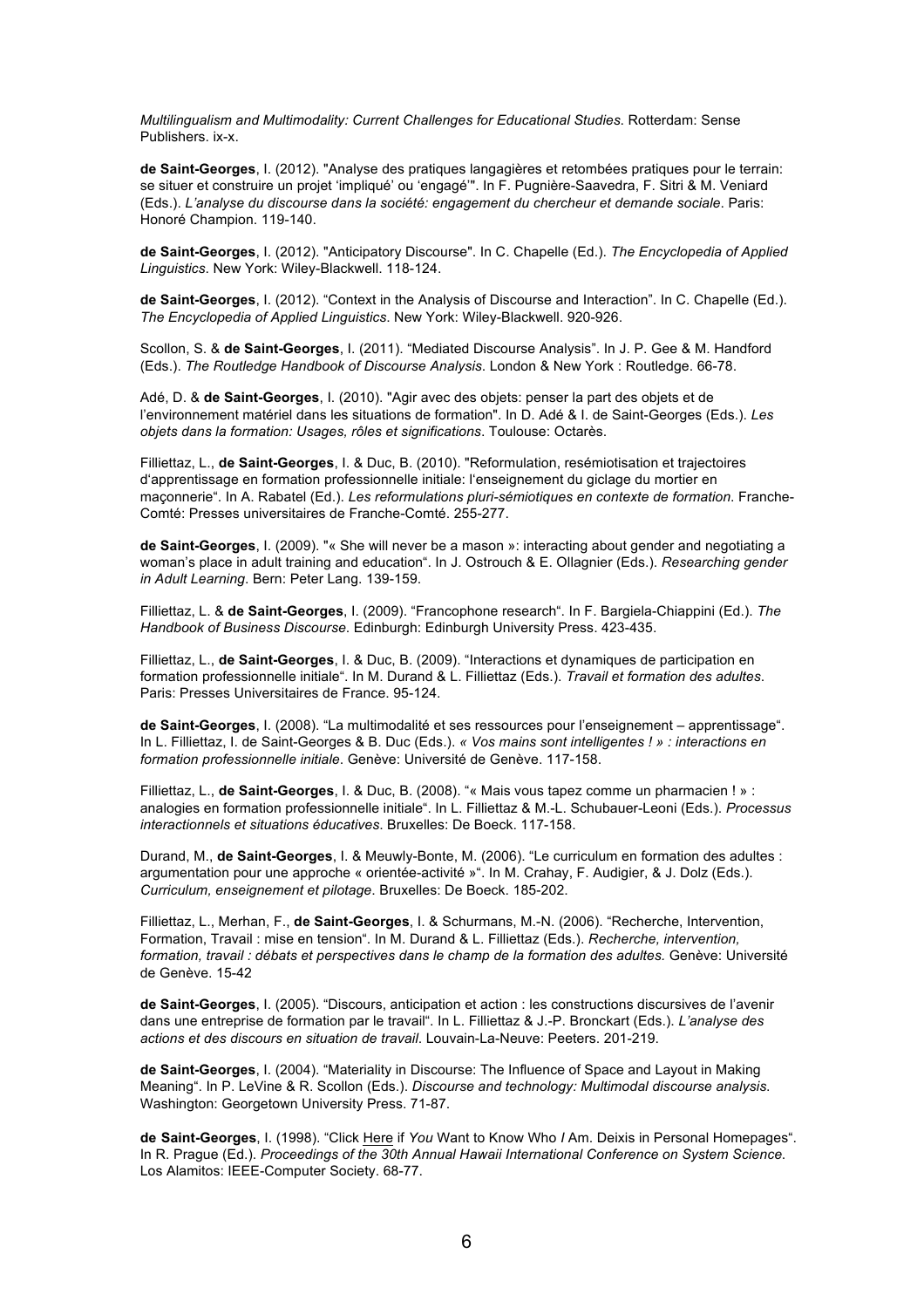### **E-Prints/Working papers**

**de Saint-Georges**, I. (2007). *Gestes, pratiques, corporéité et polyfocalisation de l'action dans le travail de techniciennes de surface*. E-Print/Working paper retrieved from [http://gesture-lyon2005.ens](http://gesture-lyon2005.ens-lyon.fr/article.php3?id_article=252)[lyon.fr/article.php3?id\\_article=252](http://gesture-lyon2005.ens-lyon.fr/article.php3?id_article=252).

**de Saint-Georges**, I.,& Duc, B. (2007). "Order, duration and rhythm : tuning to complex temporal arrangements in workplace learning". In G. Morello (Ed.). *Actes du 5th Palermo International Conference on Social Time. Retroscapes and Futurescapes : Temporal tensions in organizations*. Retrieved from <https://archive-ouverte.unige.ch/unige:37523>.

### **Research reports**

Filliettaz, L., **de Saint-Georges**, I., Duc, B. & Losa, S. (2011). *La mise en circulation des savoirs en formation professionnelle initiale: orientations de la recherche et synthèse des résultats*. Genève: Université de Genève.

Durand, M., **de Saint-Georges**, I., Laurent, E. & Schenk, A. (2006). *Danser et après ?* Geneva, Switzerland: University of Geneva. https://www.bak.admin.ch/bak/fr/home/creation-culturelle/danse/leprojet-danse.html

**de Saint-Georges**, I. (2004). *Note de synthèse concernant EVOQ : un logiciel d'analyse et de visualisation de données textuelles. Rapport final d'activité à destination de la Fondation Francqui*. University of Namur.

## **Translation**

**de Saint-Georges**, I. (2006). Translation of Yrjö Engeström "L'inter-agentivité orientée-objet : vers une compréhension de l'intentionnalité collective dans les activités distribuées". In J.-M. Barbier & M. Durand (Eds.). *Les rapports sujets-activités-environnements*. Paris: PUF. 135-173.

### **Book reviews**

**de Saint-Georges**, I. (2011). "Compte rendu Critical Discourse Analysis I: les notions de contexte et d'acteurs sociaux. A.Petitclerc et P. Schepens (Eds.)". *Bulletin Suisse de linguistique appliquée*, 93 (summer), 141-147.

**de Saint-Georges**, I. (2010). "Musing on « Scollonese » and a Medley of Texts by Ron and Suzie Scollon". *Evox*, 4(1), 57-59.

**de Saint-Georges**, I. (2009). "Book review. Debating Diversity: Analysing the discourse of tolerance. J. Blommaert and J. Verschueren (1998)". *Discourse Studies*, 2(1), 121-122.

**de Saint-Georges**, I. (2008). "Book review Future Matters: action, knowledge, ethics. B. Adam and C. Groves". *Time & Society*, 17(2-3), 389-391.

### **Public outreach**

**de Saint-Georges**, I. (2017). "Premiers pas dans le métier d'enseignant: quand la langue s'en mêle". *LEARN Newsletter*, 6, 17.

**de Saint-Georges**, I. (2017). "L'ethnographie du travail". *LEARN Newsletter*, 6, 17.

**de Saint-Georges**, I. (2016). "Le défi de l'enseignement trilingue dans nos écoles fondamentales". *Ons Stad,* 113, 30-31.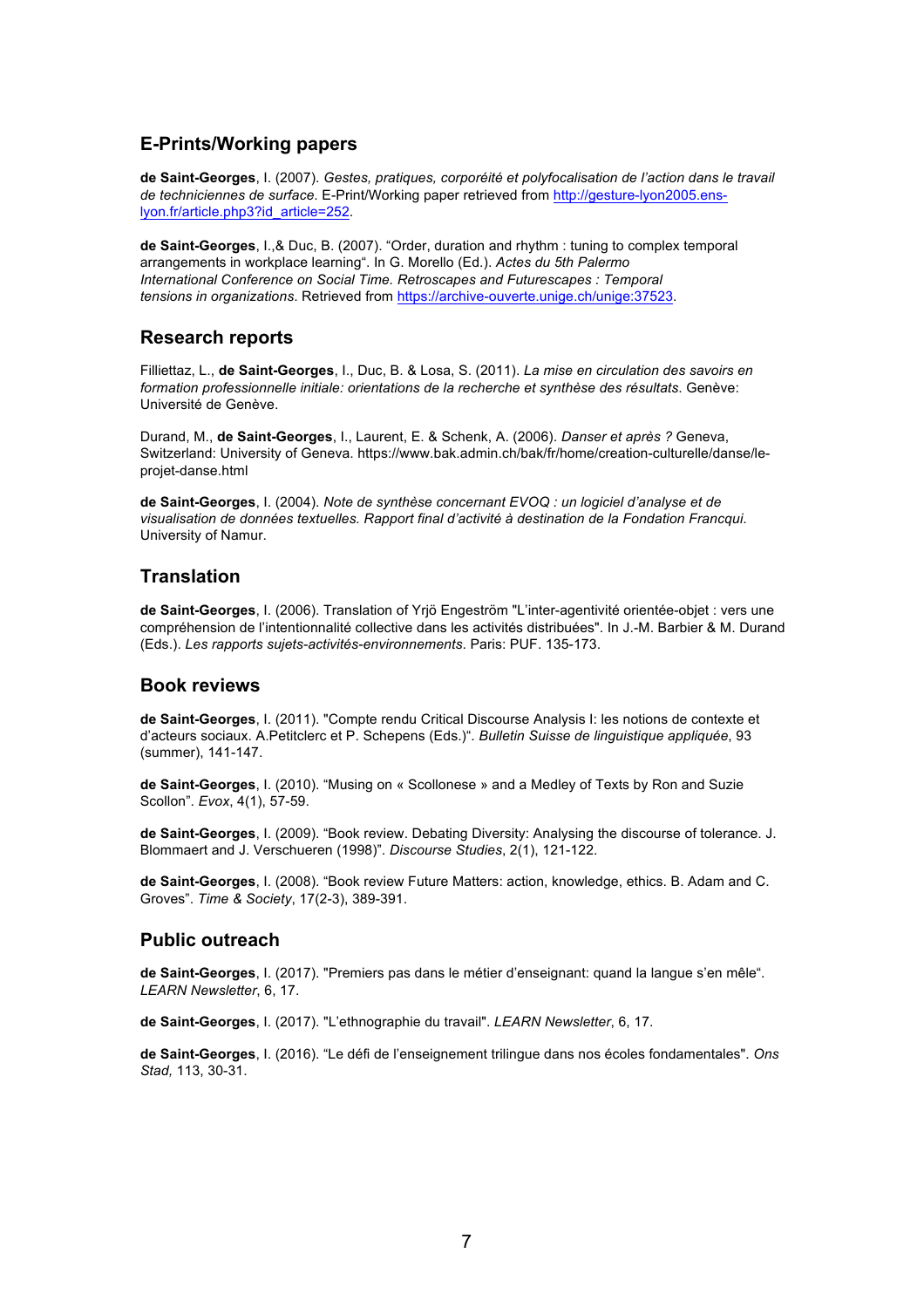### **Interviews**

*Delano Magazine* – Maison Moderne. Interviewed by Wendy Casey. Article: "Training across cultures". Summer 2016, 6465.

*Luxemburger Wort*. Interviewed by Linda Cortey for the Summer serie 'Vie de bureau' (Life at the office):

- Vie de bureau (2). "Bonjour patron, tu vas bien?" 18.07.2016. [https://www.wort.lu/de/business/vie-de-bureau-2-bonjour-patron-tu-vas-bien](https://www.wort.lu/de/business/vie-de-bureau-2-bonjour-patron-tu-vas-bien-578bb2c5ac730ff4e7f63a5c)-[578bb2c5ac730ff4e7f63a5c](https://www.wort.lu/de/business/vie-de-bureau-2-bonjour-patron-tu-vas-bien-578bb2c5ac730ff4e7f63a5c)
- Vie de bureau (3). "La cravate fait de la résistance". 25.07.2016. [https://www.wort.lu/de/business/vie-de-bureau-3-la-cravate-fait-de-la-resistance-](https://www.wort.lu/de/business/vie-de-bureau-3-la-cravate-fait-de-la-resistance-57923fd3ac730ff4e7f63e5d)[57923fd3ac730ff4e7f63e5d](https://www.wort.lu/de/business/vie-de-bureau-3-la-cravate-fait-de-la-resistance-57923fd3ac730ff4e7f63e5d)
- Vie de bureau (7). "Allo, je suis au boulot." 22.08.2016. [https://www.wort.lu/de/business/vie-de](https://www.wort.lu/de/business/vie-de-bureau-7-allo-je-suis-au-boulot-57b48b69ac730ff4e7f651a8)[bureau-7-allo-je-suis-au-boulot-57b48b69ac730ff4e7f651a8](https://www.wort.lu/de/business/vie-de-bureau-7-allo-je-suis-au-boulot-57b48b69ac730ff4e7f651a8)

*Delano Magazine* – Maison Moderne. Interviewed by Neel Chrillesen. Article: "Navigating a multicultural office". Summer 2015, 34-35. [https://issuu.com/maisonmoderne/docs/delano\\_summer\\_2015\\_bd](https://issuu.com/maisonmoderne/docs/delano_summer_2015_bd)

*European Parliament, DG TRAD Terminology Coordination*. Interviewed by Valeryia Baranova. 2015. "Interview with Ingrid de Saint-Georges". [http://termcoord.eu/termania/why-is-terminology-your](http://termcoord.eu/termania/why-is-terminology-your-passion/interview-with-ingrid-de-saint-georges/)[passion/interview-with-ingrid-de-saint-georges/](http://termcoord.eu/termania/why-is-terminology-your-passion/interview-with-ingrid-de-saint-georges/)

## **Doctoral dissertation**

de Saint-Georges, I. (2003). *Anticipatory discourses : constructing futures of action in a vocational program for long-term unemployed*. Unpublished doctoral thesis, Georgetown University, Washington, DC.

## **Bachelor/Master thesis**

de Saint-Georges, I. (1997). *Deixis in internet personal homepages: investigation of a digital genre (Master thesis)*. Unpublished master thesis, Georgetown University, Washington, DC. (Supervisor: Ron Scollon, Jury: R. Wodak, D. Schiffrin)

de Saint-Georges, I. (1995). *Déchiffrer Borges : le thème des mathématiques dans les contes, essais et poèmes*. Unpublished bachelor' thesis, Catholic University of Louvain, Louvain-La-Neuve, Belgium. 

## SCIENTIFIC PRESENTATIONS

## **Invited Lectures and Speeches**

### **2017**

**Jyväskylä** – 21 November 2017. Invited lecture "Applying nexus analysis in work contexts". International seminar "Producing work, language and (in)equalities: ethnographic and discourse analytical approaches", organized by Cold Rush Project with ReCLaS, University of Jyväskylä (invited by Prof. Sari Pietikanen).

**Jyväskylä** – 20 November 2017. Invited talk "Values and valuing at work". International seminar "Producing work, language and (in)equalities: ethnographic and discourse analytical approaches", organized by Cold Rush Project with ReCLaS, University of Jyväskylä (invited by Prof. Sari Pietikanen).

**Kuusamo** – 23 October 2017. Invited presentation "Learning in the wild: explorations in non-telic education". International HANS2 Seminar "Communities, technologies and socialization in nature-related activities". University of Oulu, Kuusamo, Finland (invited by Prof. Tiina Keisanen).

**Paris** – 20 October 2017. Invited plenary speech "Pluriversalizing (Higher) Education: Meanings, Contexts and Possibilities". International Conference "Métissages linguistiques et culturels émergents: vers quelles médiations?" Université Paris-Est Créteil (invited by Prof. Joelle Aden).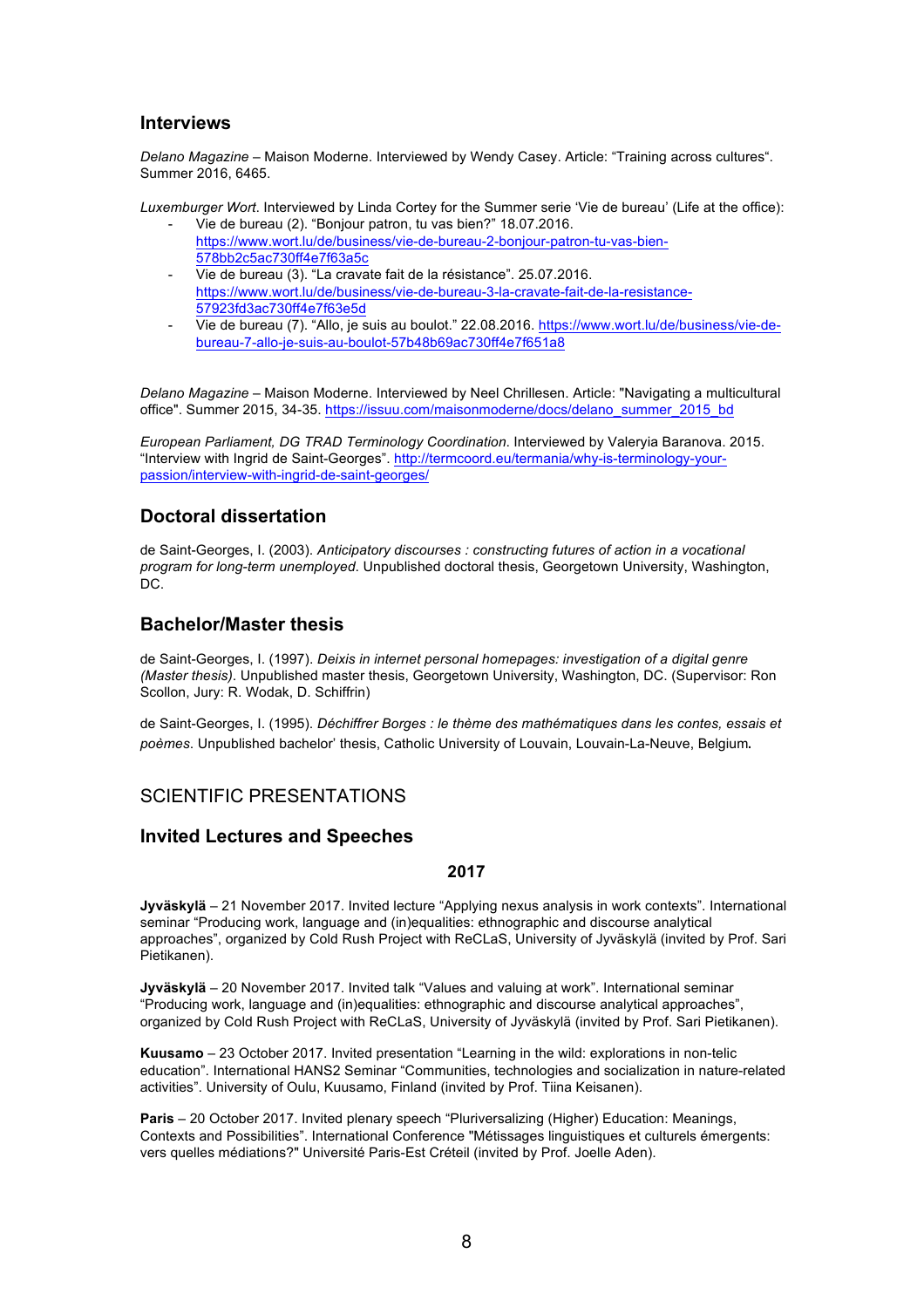**Lyon** – 7 September 2017. Invited as final discussant "Final synthesis" for "Journées d'étude – Formation professionnelle initiale et language". ENS, Lyon (invited by Prof. Patricia Lambert).

**Lyon** – 9 March 2017. Invited talk "La formation professionnelle entre école et travail: exploration d'un espace liminaire". Seminar "Espaces Educatifs Hybrides". Laboratoire de l'Education, CNRS/ENS de Lyon, Lyon, France (invited by Prof. Laurent Veillard).

#### **2016**

**Oslo** – 1 March 2016. Invited presentation "Navigating Multilingual workplaces: a view from across contexts and institutions". Internal Colloquium. MultiLing Center for Multilingualism in Society across the Lifespan, Oslo, Norway (invited by Prof. Jan Svennevig).

#### **2015**

**Paris** – 4 December 2015. Invited keynote "Au carrefour des disciplines, au détour des terrains: dialogues, échanges et nouvelles convivialités épistémologiques". International Seminar "Les apports de la recherche interdisciplinaire aux projets à forts enjeux sociétaux". Sociétés Plurielles. Université Paris-Descartes, Paris, France (invited by Prof. Florence Mourlhon-Dallies).

**Nancy** – 30 November 2015. Invited talk "Langage, travail, formation : nouveaux espaces de pratiques et de réflexions". Seminar "Language, Travail et Formation". Nancy, France (invited by Prof. Virginie André).

**Brasilia** – 25 November 2015. Invited keynote "Bi- or Multilingual Programs and the Internationalization of Higher Education: Challenges and Prospects". First International Meeting "Languages without Borders Program: Internationalization and Multilingualism in Higher Education". Ministry of Education. Brasilia, Brazil (invited by Ministry of Education).

**Strasbourg** – 7 October 2015. Invited conference "Pratiques et défis du multilinguisme dans différents contextes éducatifs luxembourgeois". Conférence CAREL. Strasbourg, France (invited by Prof. Christine Hélot).

**Ovronnaz** – 5 September 2015. Invited talk "L'équipe Interaction & Formation: 10 ans après". International Workshop "Interaction & Formation", University of Geneva (invited by Prof. Laurent Filliettaz).

**Lyon** – 29 juin 2015. Invited conference "Les interactions en formation professionnelle initiale: état des lieux et enjeux". International Workshop "Formation professionnelle initiale: quelles problématiques pour quels enjeux". FORPRO, ICAR. ENS de Lyon, Lyon, France (invited by Prof. Patricia Lambert).

**Luxembourg** – 6 May 2015. Invited conference "Multilingualism in Higher Education: Research in the European Context". Luxembourg Presidency of the Council of Europe. Conférences et exposés sur le Luxembourg - culture, politique, économie, priorités de la Présidence, European Union. Luxembourg, Luxembourg (invited by DG for translation, EU).

**Boulder**, Co. – 3 March 2015. Distance learning. Invited presentation "Trajectories, transitions and transformations". Contribution to Course "Mediated Action and Mediated Discourse Analysis: Studying Learning and Becoming at the Nexus of Practice". University of Colorado, Boulder (invited by Prof. Kevin O'Connor).

### **2014**

**Fribourg** – November 2014. Invited seminar "Making sense of multimodal data in sociolinguistic research". Doctoral School. Institute of Multilingualism, Fribourg, Switzerland (invited by Prof.. Alexandre Duchêne).

**Lyon** – 9 October 2014. Invited talk "Roundtable Multilingualism in Secondary Education". ELSE, Ecole pour l'innovation de l'Education en Langues Secondes et Etrangères. Lyon, France (invited by Prof. Nathalie Blanc).

**Thammassat** – 17 July 2014. Invited conference "Discourse Analysis and research in (English) language teaching and learning". Department of English. Rangsit Campus, Thamassat University, Bangkok, Thailand Thailand (invited by Prof. Jantima Angkapanichkit).

**Thammassat** – 15 July 2014. Invited conference "Multilingual education in the European context from a new-vygtoskian perspective on discourse analysis". Liberal Arts Workshop Series "Mediated Discourse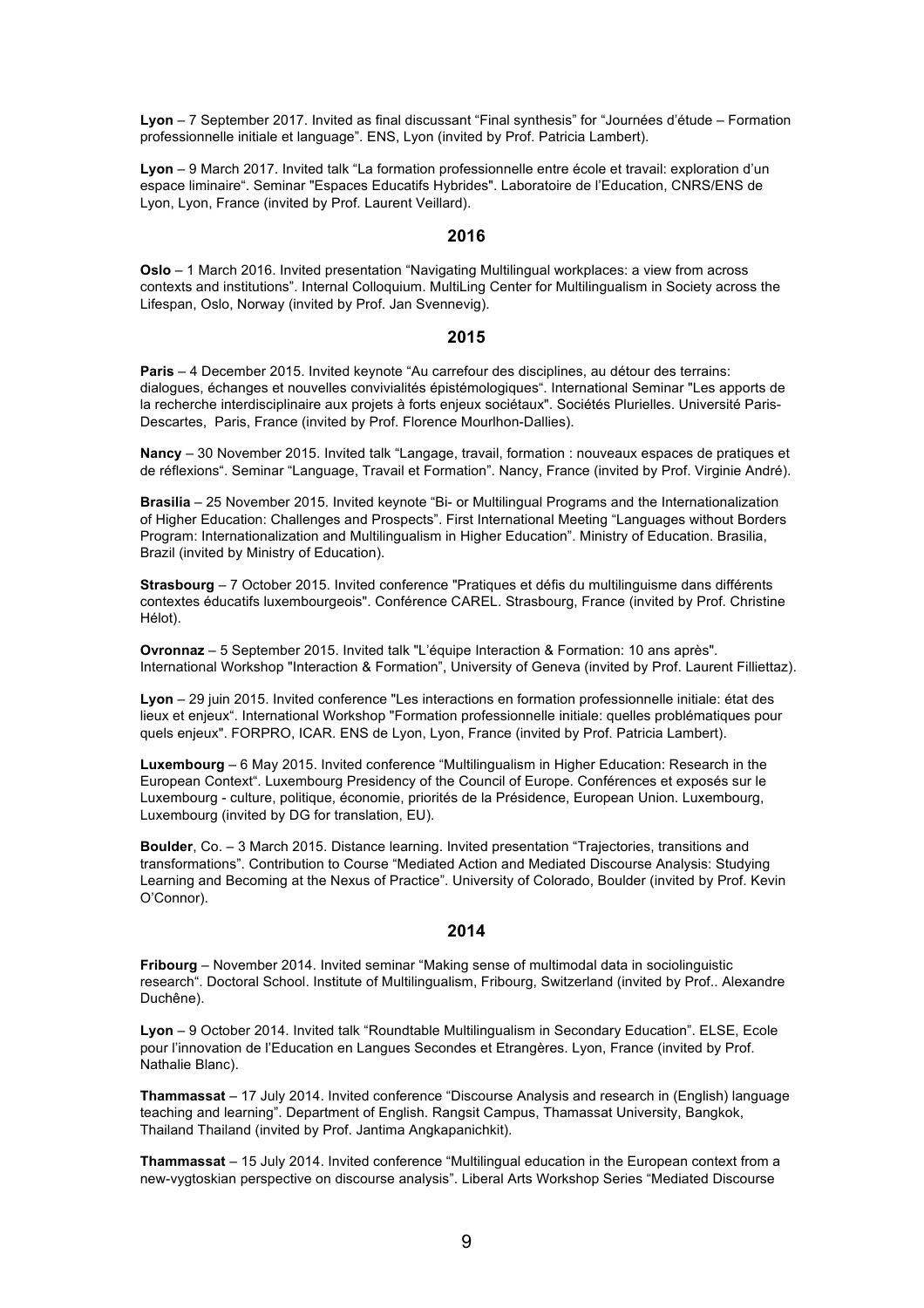Analysis: A new approach for Studying and Learning in Transforming Society". Thamassat University, Bangkok, Thailand (invited by Prof. Jantima Angkapanichkit).

**Strasbourg** – May 2014. Invited conference "Studying Pre-service Teacher Preparation for Linguistic Diversity in Education: Methodological and Analytical Reflections". International Seminar "From bilingualism to multilingualism in education: conceptual and methodological issues". ESPE. Strasbourg, France (invited by Prof. Christine Hélot).

### **2013**

**Schoelcher** – 23 April 2013. Invited conference "Pratiques langagières et mondes du travail : d'une linguistique appliquée à une linguistique de l'intervention ?" Seminar CRILLASH "Espaces sociaux de travail, pratiques langagières et mise(s) en scène du travail". Université des Antilles et de la Guyane, Martinique, France (invited by Prof. Michel Dispagne).

#### **2012**

**Veysonnaz** – 6 September 2012. Invited talk "Multimodalité et analyse de trajectoires situées". Seminar "Construire des compétences interactionnelles en formation professionnelle initiale". University of Geneva, Veysonnaz, Switzerland. (invited by Prof. Laurent Filliettaz).

### **2011**

**Geneva** – 5 September 2011. Invited talk "L'analyste du discours et son « terrain de recherche » : écueils et enjeux de la « restitution »". Interdisciplinary international conference "La restitution des savoirs". University of Geneva, Switzerland (invited by Prof. Marie-Noelle Schurmans and Dr. Caroline Dayer).

### **2009**

**Bern** – 29 June 2009. Plenary keynote " L'accompagnement en formation professionnelle : quels défis ?". Graduation Ceremony. Institut Fédéral de Formation Professionnelle (IFFP). Berne, Switzerland (invited by IFFP).

**Brest** – April 2009. Invited conference "Entrée dans les métiers techniques et insertion sur la place de travail : enjeux des interactions en formation professionnelle initiale". Seminar "Se comprendre pour travailler ensemble". University Victor Ségualen, Brest, France (invited by Dr. Cecile Medina).

### **2004**

**Veysonnaz** – May 2004. Invited talk "Actions, médiations et interactions en situation de travail : une approche multimodale des activités sur un chantier". International Seminar, 9ème Colloque de Pragmatique de Genève et Colloque Charles Bally "Les modèles du discours face au concept d'action". University of Geneva, Veysonnaz, Switzerland (invited by Prof. Laurent Filliettaz).

### **Other presentations (Congresses, symposia, scientific presentations in universities or research centers)**

#### **2017**

de Saint-Georges, I. (5 December 2017). "Doing interdisciplinary research with an impact: the power of case studies". Paper presented at "CALIDIE – Capitalizing on Linguistic Diversity" Colloquium. University of Luxembourg, Belval, Luxembourg.

Mourhlon-Dallies, F. & de Saint-Georges, I. (18 January 2017). "Linguistic Landscape/s: quels ancrages disciplinaires dans les univers de recherche anglophone et francophone?" Paper presented at "Les désignations disciplinaires et leurs contenus: le paradigme des *studies*". Laboratoire Pléiade. Université Paris 13 Sorbonne, Paris, France.

### **2016**

de Saint-Georges, I. (5 October 2016). "Breaking through borders: routes, resources, modes and infrastructures of (im)mobility in Higher Education". Paper presented at "Differences and discontinuities in a 'Europe without borders'". University of Luxembourg, Belval, Luxembourg.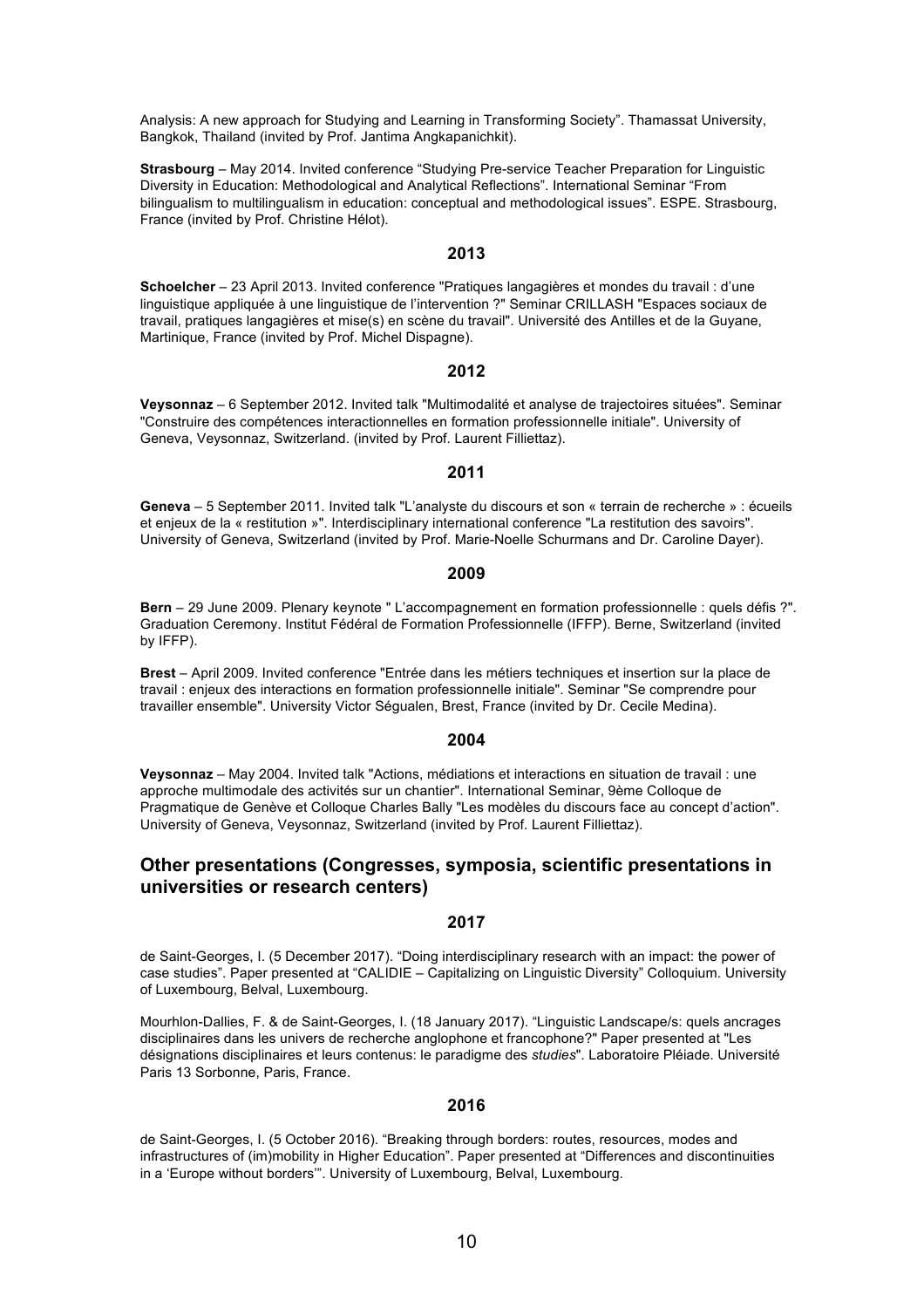#### **2015**

Jocuns, A., de Saint-Georges, I., Chonmahatrakul, N. & Angkapanichkit, J. (July 2015). "'Please Do not Stand over the Buddha's Head (Pay Respect)': Mediations of Tourist and Researcher Experience in Thailand". Paper presented at the 14th International Pragmatic Association Conference. University of Antwerp, Antwerp, Belgium.

de Saint-Georges, I. (March 2015). "Working both ends of the trajectory: texts, stamps, bureaucracy and unpacking the black box of migration from Africa to Europe". Paper presented at "Quatrièmes journées d'études trinationales - Multilinguisme, migration, minorisation : méthodologies en question". Goethe Universität Frankfurt am Main, Frankfurt, Germany.

### **2014**

de Saint-Georges, I. (September 2014). "Preparing teachers for the multilingual classroom: lessons from teacher practicum in Luxembourg". Paper presented at the 4th International Conference Applied Linguistics and Professional Practice. University of Geneva, Geneva, Switzerland.

### **2013**

de Saint-Georges, I. (24 November 2013). "Learning to work: Insights from Ethnography and Multimodal Discourse Analysis for Vocational Education Research". Paper presented at "Multi-Pluri-Trans: Emerging Fields in Educational Ethnography". Abbaye de Neumünster, Luxembourg, Luxembourg.

### **2012**

de Saint-Georges, I. & Hu, A. (17 December 2012). "Studying and teaching in a multilingual university: Policies, practices, learning outcomes". Paper presented at "Tilburg Meets Luxembourg: Benelux Perspectives on Changing Multilingualisms". University of Tilburg, Tilburg, The Netherlands.

### **2011**

de Saint-Georges, I. (15 June 2011). "Les défis des contextes d'apprentissage corporel dans l'approche multimodale". Paper presented at the international seminar "Apprentissages incorporés par l'éducation somatique". Cratoule, France.

### **2010**

de Saint-Georges, I. (November 2010). "'Guidance' and 'orientation' in educational settings: Using the study of anticipatory discourse as a tool for prospective critique". Paper presented at the American Anthropological Association Annual Meeting. Contribution to the panel "Narrative flow from place to place in time : In memory of Ron Scollon". New Orleans, USA.

de Saint-Georges, I. (November 2010). "Multilingualism and multiculturalism in monolingual spaces: Case studies from the Swiss vocational education and training context". Paper presented at the 18<sup>th</sup> Sociolinguistics Symposium. Contribution to the panel "Membership and the Constitution of Transnational Space". University of Southampton, Southampton, England.

de Saint-Georges, I. (February 2010). "Interagir pour travailler ensemble : la compétence d'interaction en formation professionnelle initiale". Paper presented at the International Annual Conference of the Swiss Association for Applied Linguistics (VALS-ASLA). Contribution to the panel "Interactional competence at the crossroads". ETHZ, Zurich, Switzerland.

### **2009**

de Saint-Georges, I. & Duc, B. (December 2009). "Trajectoires situées d'apprentissage et transformations de l'expérience en formation professionnelle initiale". Paper presented at "Recherches et Pratiques en didactique Professionnelle – 1st International conference 'L'Expérience'". RPDP Eduter & AgroSup Dijon, France.

de Saint-Georges, I. (Septembre 2009). "Social identification, learning and processes of marginalization: a case study in the field of vocational education and training". Paper presented at the 43th Conference of the British Association of Applied Linguistics (BAAL). University of Newcastle, Newcastle, England.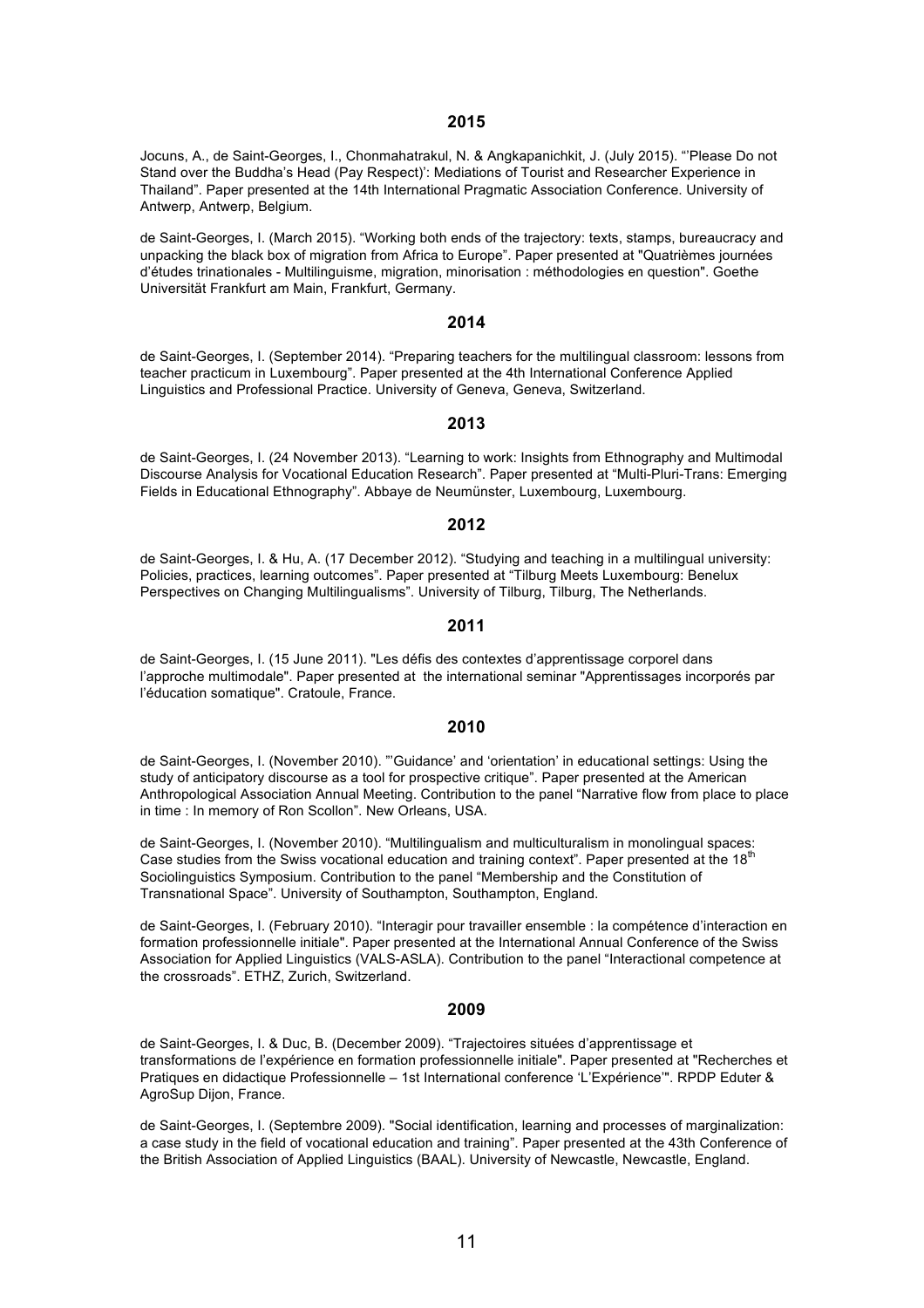de Saint-Georges, I. (April 2009). "Les ressources de l'ethnographie « multisite » pour l'analyse des expériences de transitions en formation". Paper presented at the working seminar Research Group CRAFT. University of Geneva, Geneva, Switzerland.

de Saint-Georges, I. (March 2009). "A qualitative approach to vocational training and education : what can we learn about 'consequential transitions' from ethnography?". Paper presented at the 1<sup>st</sup> Interdisciplinary Congress on Research in Vocational Education and Training. IFFP Berne/Zollikofen, Switzerland.

de Saint-Georges, I. & Duchêne, A. (March 2009). Organization of symposium "Using ethnography to further understandings of quality and its assessment in VET" . 1<sup>st</sup> Interdisciplinary Congress on Research in Vocational Education and Training. Berne/Zollikofen, Switzerland.

#### **2008**

de Saint-Georges, I. (November 2008). "La formation professionnelle initiale en crise ? L'analyse du discours face à une demande sociale". Paper presented at the colloque international "Analyse du discours et demande sociale". Paris, France.

de Saint-Georges, I. (September 2008). "Polycontextual learning: weaving interconnections between forms of knowing, doing and being over time". Paper presented at the annual meeting of ISCAR "Ecologies of Diversities. The developmental and historical interarticulations of human mediational forms". University of California, San Diego, USA.

De Saint-Georges, I. (June 2008). "Multimodalité et apprentissage : l'organisation plurisémiotique de l'explication en formation professionnelle initiale". Paper presented at "Rencontres FAI - Approche multimodale de l'activité enseignante en situation scolaire et en formation professionnelle". Université catholique de Louvain, Louvain, Belgium.

de Saint-Georges, I. (May 2008). "'But I don't have the time !': time, learning and agency in the workplace". Paper presented at the international colloquium "What is an organization: materiality, agency and discourse". HEC Montreal, Montreal, Canada.

de Saint-Georges, I. (April 2008). "Learning under time pressure: the synchronizing of learning to various Zeitgebern". Paper presented at the 17<sup>th</sup> Sociolinguistics Symposium. Vrije Universiteit Amsterdam, Amsterdam, the Netherlands.

Duc, B. & de Saint-Georges, I. (February 2008). "Développer l'autonomie dans un dispositif de formation professionnelle initiale ? Les ressources des situations de travail". Paper presented at the Colloque VALS/ASLA. Università della Svizzera italiana, Lugano, Switzerland.

de Saint-Georges, I. (February 2008). "Saisir la dynamique de l'activité enseignante et des processus d'apprentissage : l'analyse d'une trajectoire située d'apprentissage en formation professionnelle initiale". Paper presented at the Ecole doctorale en Sciences de l'Éducation, University of Geneva, Switzerland.

Filliettaz, F., de Saint-Georges, I. & Duc, B. (February 2008). "« Mais vous tapez comme un pharmacien ! » : des analogies en formation professionnelle initiale". Paper presented at the Journée d'étude de Raisons Educatives "Processus interactionnels et situations éducatives". University of Geneva, Geneva, Switzerland.

### **2007**

de Saint-Georges, I. (November 2007). "Apprendre des choses : les objets comme partenaires dans la formation professionnelle initiale". Paper presented at the Franco-Swiss meeting "Les objets dans la formation et l'apprentissage : rôles, usages et significations". Group Interaction & Formation, University of Geneva, Geneva, Switzerland.

De Saint-Georges, I. (November 2007). "Joining the workplace: a discursive approach". Paper presented at the Doctoral School in Educational Science on the theme "Learning in the workplace: current research and debates". University of Geneva, Geneva, Switzerland.

Filliettaz, L., de Saint-Georges, I. & Duc, B. (October 2007). "Entrée dans le travail et trajectoires de participation. Une analyse des interactions verbales en formation professionnelle initiale". Paper presented at the Séminaire romand de 3<sup>ème</sup> cycle (C.U.S.O). University of Geneva, Veysonnaz,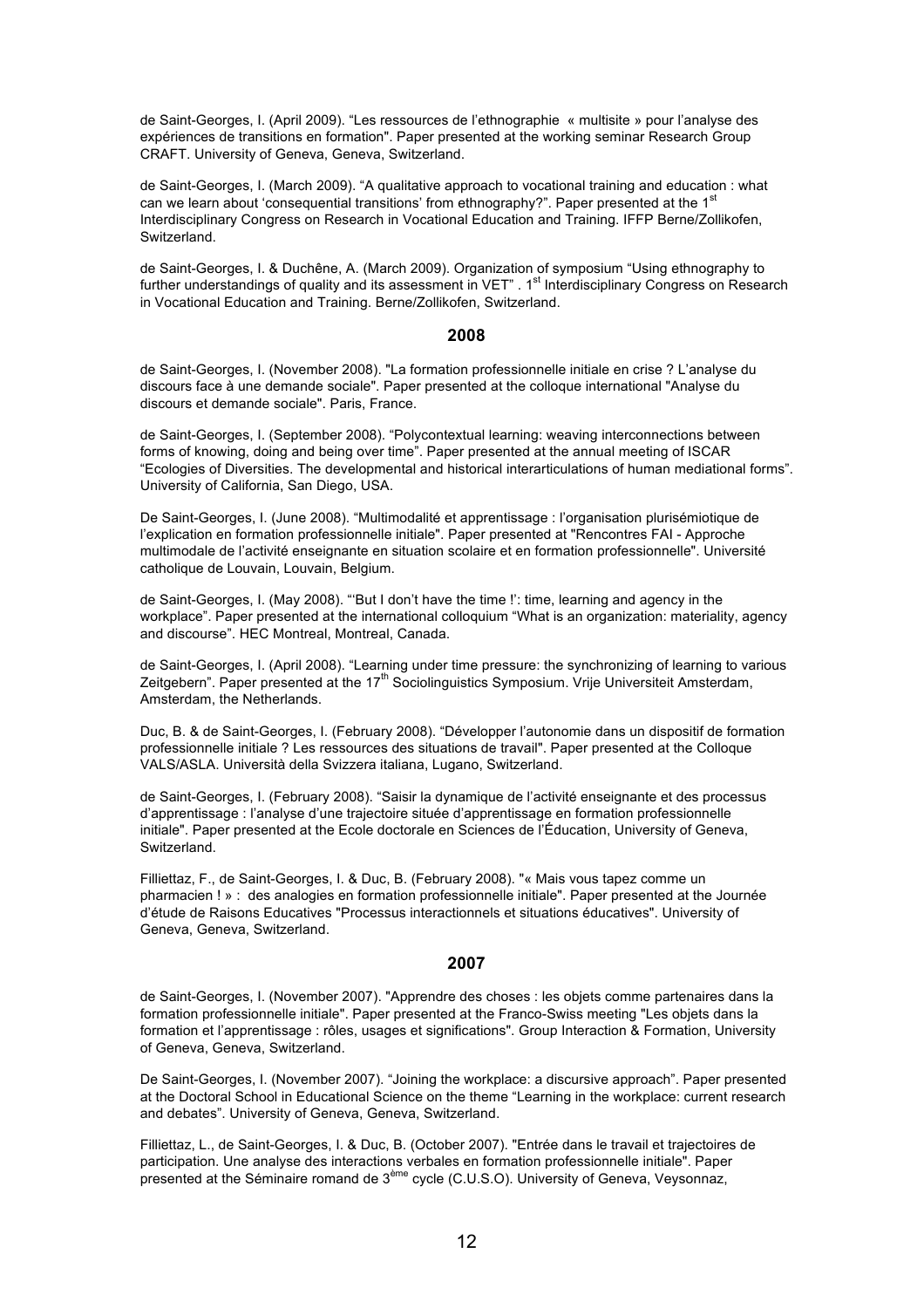Switzerland.

de Saint-Georges, I. (September 2007). "Time, learning and temporal pressure: the synchronizing of learning to various Zeitgebern". Paper presented to Discourse, Communication and the Enterprise (DICOEN IV). University of Nottingham, Nottingham, England.

de Saint-Georges, I. (June 2007). "Tuning to the rhythm of IT: new temporal synchronizers and their effects on learning in vocational education". Paper presented at "Change and Resistance: An International Conference on Social Transformations and Education". University of Gdańsk, Gdańsk, Poland.

De Saint-Georges, I. & Filliettaz, L. (February 2007). "La linguistique interactionnelle face aux enjeux de la formation professionnelle initiale. Le cas de l'apprentissage dual dans le canton de Genève". Paper presented at theForum PRO. ENS, University of Lyon, Lyon, France.

### **2006**

Filliettaz, L., de Saint-Georges, I. & Duc, B. (October 2006). "Une recherche en formation professionnelle initiale face à une « demande sociale » : le cas de l'apprentissage dual dans le canton de Genève". Paper presented at the Journée scientifique du laboratoire Recherche-Intervention-Formation-Travail. University of Geneva, Geneva, Switzerland.

De Saint-Georges, I. (September 2006). "The politics of future representation: how do certain futures gain legitimacy over others in social interactions". Paper presented at the international conference "Future Matters: Futures Known, Created and Minded". Cardiff University, Cardiff, England.

Filliettaz, L., de Saint-Georges, I. & Duc, B. (September 2006). "Ski, cheese fondue and Swiss watches: the rhetoric of analogical discourse in vocational training interactions". Paper presented at ECER - European Conference on Educational Research. Universitf of Geneva, Geneva, Switzerland.

de Saint-Georges, I. (July 2006). "Visual and textual othering: racism in an extreme-right political tract". Contribution to the symposium "Immigrants and immigration: conflict and accommodation", presented at the 16<sup>th</sup> Sociolinguistics Symposium. University of Limerick, Limerick, Ireland.

de Saint-Georges, I. & Duc, B. (June 2006). "Order, duration and rhythm: tuning to complex temporal arrangements in workplace learning". Paper presented at the 5<sup>th</sup> Palermo International Conference on Social Time ISIDA. University of Palermo, Palermo, Sicily.

### **2005**

de Saint-Georges, I. (October 2005). "Challenging gender-related expectations in a vocational training program: an interactional sociolinguistics perspective on gender in education". Paper presented at the European Society for Research on the Education of Adults. ESREA Gender network "Claiming space making waves: methodological and ethical concerns in researching gender in adult learning". University of Geneva, Geneva, Switzerland.

Durand, M., de Saint-Georges, I. & Meuwly-Bonte, M. (September 2005). "Professional training as transformation across scales: mapping dynamics of changes in the activity system of a small publishing house through analyzing the work practices of a novice manager". Paper presented at ECER - European Congress on Educational Research. University College Dublin, Dublin, Ireland.

de Saint-Georges, I. (June 2005). "Gestes, pratiques, corporéité et polyfocalisation de l'action dans le travail de techniciennes de surface". Paper presented at the 2nd congress of the International Society for Gesture Studies "Interacting bodies/Corps en interaction". University of Lyon, Lyon, France.

de Saint-Georges, I. (May 2005). "L'orchestration des ressources sémiotiques dans la mise en forme de savoirs pratiques: quelques pistes méthodologiques pour l'analyse de situations d'apprentissage". Paper presented at the colloquium "Langage, objets enseignés et travail enseignant en didactique du français". University of Grenoble, Grenoble, France.

### **2004**

de Saint-Georges, I. (October 2004). "Langage en interaction et coordination dans le travail collectif: le point de vue de la Mediated Discourse Theory". Paper presented at the Séminaire romand de 3<sup>ème</sup> cycle (C.U.S.O) "Analyse du travail, formation professionnelle et développement personnel", workshop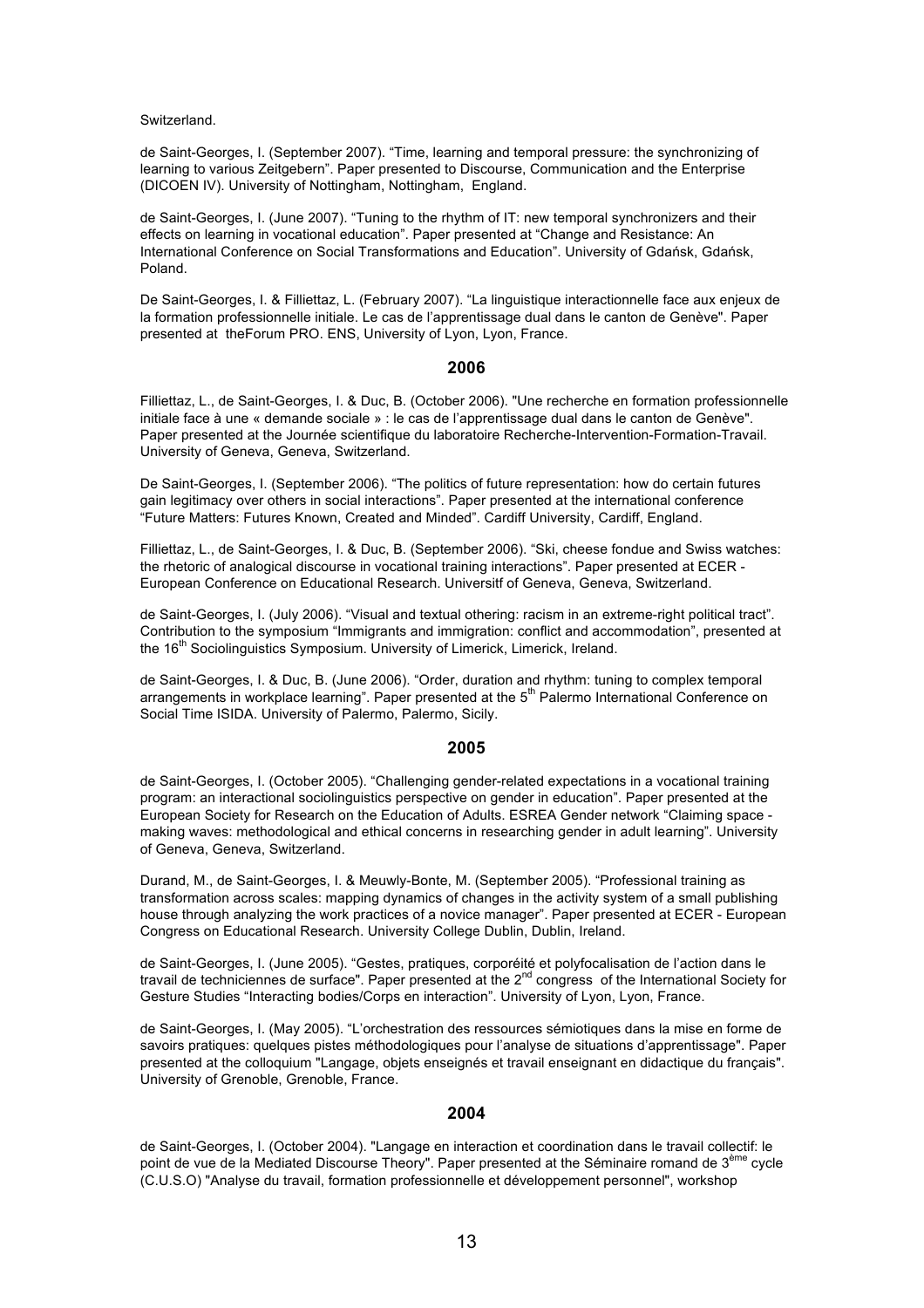"Langage en interaction et coordination dans le travail collectif. Analyse d'enregistrements audio-vidéo réalisés sur une ligne de production en contexte industriel". University of Geneva, Veysonnaz, Switzerland.

de Saint-Georges, I., Wallemacq, A. & Jacques, J.-M. (July 2004). "Technologies of dis-involvement in crisis management : objectifying, impersonalizing and desensitizing information from the ground". Paper presented at the 6<sup>th</sup> Internation Conference on Organizational discourse, artefacts, archetypes and architexts. EGOS, Vrije Universiteit, Amsterdam, The Netherlands.

#### **2003**

de Saint-Georges, I. (July 2003). "Discourse, anticipation and action in staff meeting interactions". Contribution to the symposium "The analysis of action and discourse in the workplace", presented at the 8<sup>th</sup> International Pragmatics Conference. Toronto, Canada.

#### **2002**

de Saint-Georges, I. (April 2002). "Multimodal ways to socioprofessional futures". Paper presented to the 14<sup>th</sup> Sociolinguistics Symposium, panel " Modalities of identities". Ghent University, Ghent, Belgium.

de Saint-Georges, I. (March 2002). "Materiality in discourse: the influence of space and layout in making meaning". Paper presented at the Georgetown University Round Table (GURT 2002) "Discourse analysis and technology: multimodal discourse analysis". Georgetown University, Washington, D.C., USA.

### **2001**

de Saint-Georges, I. (December 2001). "Some effects of advances in video-taping for advancing discourse analysis". Paper presented at the 100<sup>th</sup> Annual Meeting of the American Anthropology Association (AAA). Washington., D.C., USA.

### **2000**

de Saint-Georges, I. (July 2000). "Professional interdiscursivity and the fostering of employability in a vocational training center for long-term unemployed". Paper presented at "Text and Talk at Work. Discourse practice in, around and about the workplace". University of Ghent, Ghent, Belgium.

de Saint-Georges, I. (July 2000). "Sense, sensibility and circumstances: discourse recontextualization and identity formation in evaluation meetings". Paper presented at the  $7<sup>th</sup>$  International Pragmatics Conference. Budapest, Hungary.

De Saint-Georges, I. (May 2000). "Discussing Images: pictures reception and appropriation in focus groups". Paper presented at the Georgetown University Round Table (GURT 2000) "Linguistics, language and the professions: education, journalism, law, medicine and technology". Contribution to the symposium "Visual semiotics in business and public discourse: literate technologies of representation". Georgetown University, Washington, DC., USA.

#### **1999**

de Saint-Georges, I. & Norris, S. (July 1999). "Literate design and European identity: visual practices of an imagined community". Paper presented at the International Visual Sociology Association. University of Antwerp, Belgium.

#### **1998**

de Saint-Georges, I. & Graham, S. (October 1998). "Welcome to my World!: the emergence of conversational style in personal homepages". Poster presented at the  $4<sup>th</sup>$  Conference on Conceptual Structure, Discourse and Language (CSDL 4). Emory University, Atlanta, USA.

de Saint-Georges, I. (October 1998). "Syntactic forms and pragmatic functions of hyperlinks". Paper presented at the 27<sup>th</sup> NWAVE Conference. University of Georgia, Athens, USA.

#### **1997**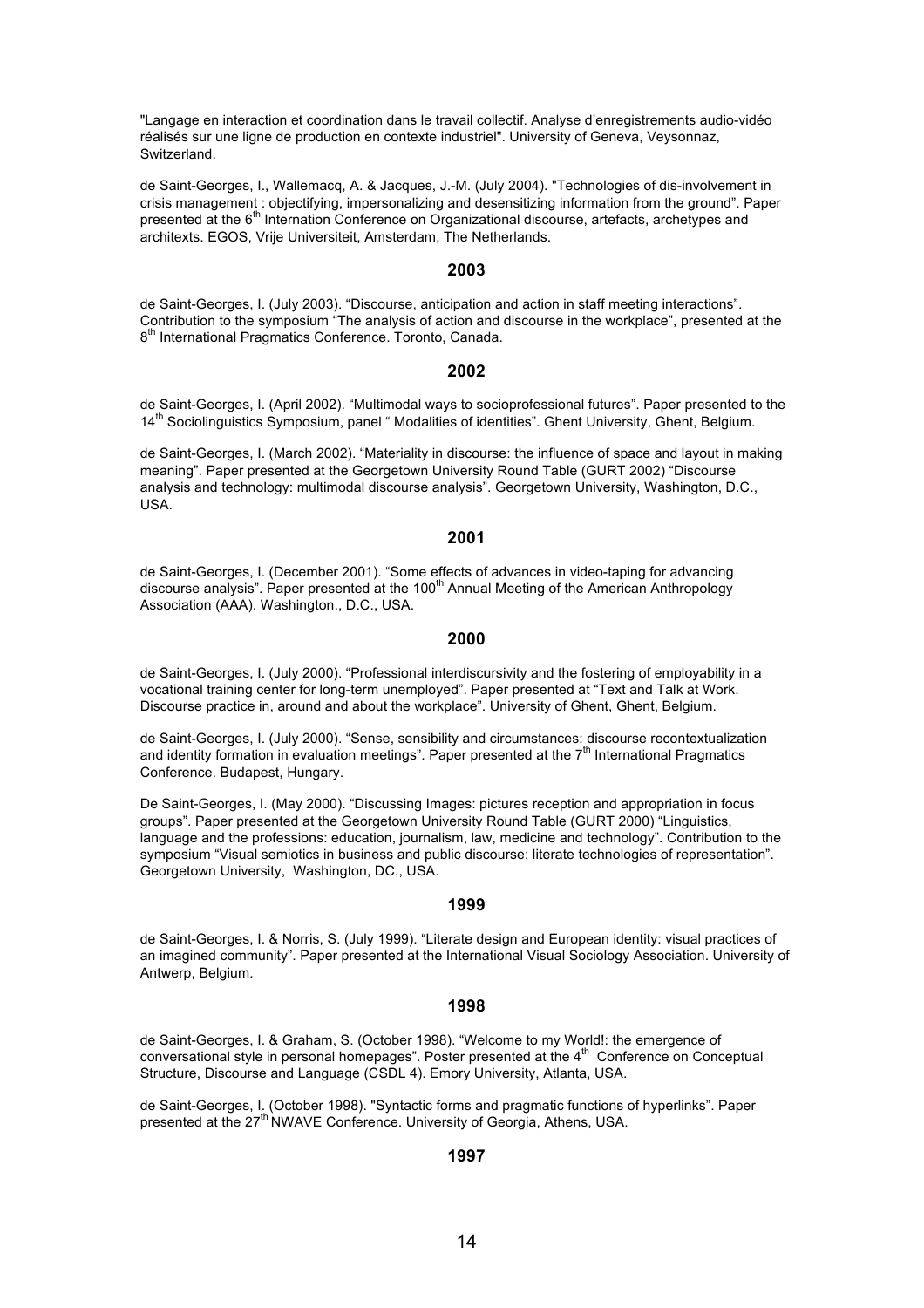de Saint-Georges, I. (January 1997). "Click here if *you* want to know who *I* am: deixis in personal homepages". Paper presented at the 31<sup>st</sup> Hawai'i International Conference on System Sciences (HICSS 31). University of Hawaii, Kona, USA.

## ORGANIZATION OF CONFERENCES AS MAIN AND CO-ORGANIZER

## **In Luxembourg**

- Exploring trajectories Series (UL Research Priority in Education, University of Luxembourg) :
	- o 05/2017: Transforming professions, cities and materialities. International Seminar.
	- o 10/2016: Transition and Transformations. International Seminar.
	- o 11/2015: The (not) so "free flow" of people, objects and ideas. International Seminar.
- Multilingualism and Mobility in Europe: Policies and practices. RESCOM Exploratory Workshop. University of Luxembourg, 07/2013.
- Multimodality and Multilingualism: Current Challenges for Educational Studies. 2nd Lecture Series, , UL Research Priority, 10 invited presentations between 28.09.2011 and 25.01.2012, University of Luxembourg

## **In the US**

• Learning@the Nexus of practice. ICLS pre-conference worskhohp. University of Boulder, Colorado, 06/2014

## **In Geneva**

- AREF, Actualités de la recherche en éducation et formation and annual congress of SSRE (Société Suisse pour la recherche en éducation), in collaboration with ABC-educ (Association belge des chercheurs en éducation), University of Geneva, 09/2010.
- Colloque annuel de l'Association suisse de linguistique appliquée (VALS-ASLA), University of Zurich, 02/2010.
- Les objets dans la formation et l'apprentissage : usages, rôles et significations, University of Geneva, 29-30.11.2007.
- Séminaire romand de troisième cycle (C.U.S.O) La place du travail dans la formation des adultes, Veysonnaz, 09/2007.
- ECER 2006. Transforming knowledge/La transformation des savoirs, University of Geneva & SSRE, 09/2006.
- European Society for Research on the Education of Adults ESREA Gender Network. Claiming space-making waves : methodological and ethical concerns in researching gender in adult learning. 10/2005.

## POST-DOC AND PHD SUPERVISION

## **Post-doctoral supervision**

• **Mortensen, Christian**: Multimodality; Conversation Analysis

## **Completed PhD theses (main supervision)**

• **Serwe, Stefan**: Exploiting linguistic resources for self-employment: Workplace practices and language use of Thai immigrant entrepreneurs in the German periphery. 2010-2015. University of Luxembourg & University of Geneva, co-supervisor Prof. Laurent Filliettaz (funded by UL)

## **Completed PhD-theses (co-supervision/transnational PhDs)**

• **Makboon, Boonyalakha**: Spiritual vegetarianism: Identity in everyday life of Thai non-traditional religious cult members. 2011-2015. AUT University, Auckland & University of Luxembourg, cosupervisor Prof. Sigrid Norris.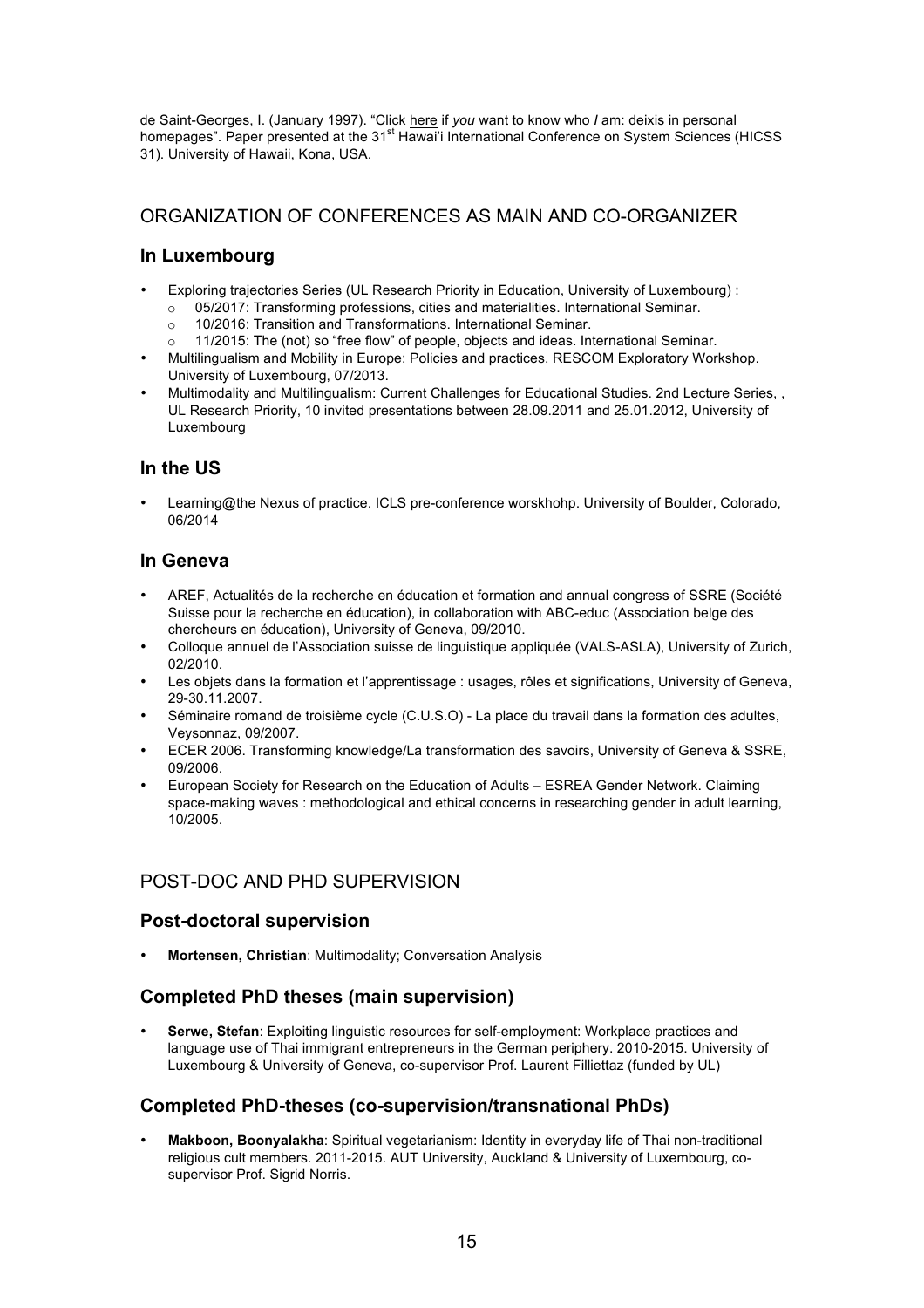## **PhD projects in progress (main supervision)**

- **Gath, Katharina**: Communication in home health care (external). Starting date: 01.04.2015 (selffunded).
- **Radley, Yelena**: Cross-cultural, linguistic and social adjustment of expatriate spouses in Luxembourg: challenges and coping strategies. Starting date 9.12.2016 (self-funded).
- **Tress, Constanze**: From school to work: Multilingual practices of youth in vocational education and training (VET). Starting date: 15.10.2017 (funded by FNR, PRIDE SCHEME, CALIDIE).
- **Weyer, Dany**: Collaborative art in the multilingual and multicultural classroom: appraising the role of theatre for developing multilingual skills and global competencies. Starting date: 14.01.2016 (funded by UL).

## **PhD projects in progress (transnational co-supervision)**

• **Collonval, Sophie**: Des personnes, des paroles, des pouvoirs. University of Namur. Starting date: 01.09.2014, co-supervisor Prof. Jean-Louis Vaxelaire (funded by University of Namur).

## **Jury member for review and defence of doctoral dissertations**

### **2018**

**Alcade, Céline**: "Le solfège du service". Transmission-appropriation des compétences interactionnelles dans la formation aux métiers de service en restauration gastronomique. PhD in Education. Université Lumière Lyon 2. 24 January 2018. President of Jury.

**Tavares, Bernardino**: Cape Verdean Migration Trajectories into Luxembourg. A multisited Sociolinguistic Investigation. PhD in Linguistics. University of Luxembourg. 22 March 2018. President of Jury

**Adiguna, Rocky**: Traditions in Tension. An ethnographic inquiry of Luxembourg's family-run hotels. PhD in Management. University of Luxembourg. 25 April 2018. President of Jury

### **2017**

**Mahaut, Martin**: Improvisational Theater for Software Requirement Engineering. PhD in Computer Science. University of Namur. 8 June 2017. Member of Jury.

**Pickel Kadas, Timea**: L'intégration des élèves nouvellement arrivés en France dans l'espace scolaire français. Langues, représentations, identités en contexte. PhD in Education. University of Strasbourg. 18 September 2017. Jury Member.

**Wilmes, Sara**: Student-driven inquiry based science education in Luxembourg primary school contexts. PhD in Education. University of Luxembourg. 13 June 2017. Jury Member.

### **2016**

**Uwera, Francine**: Language practices in multilingual legal education. A case study at the University of Luxembourg. PhD in Education. University of Luxembourg. 7 November 2016. President of Jury.

### **2015**

**Izadi, Dariush**: Communicative behavior and politeness in small shops in Persia – A case study of service encounters. Doctor of Philosophy. Macquarie University. 19 December 2015. External examiner.

Seele, Claudia: Multilingualism in Early Education: An Ethnography of Language Practices and Processes of Institutionalisation in Luxembourguish Early Childhood Settings. PhD in Early Childhood Education. University of Luxembourg. 8 September 2015. Jury Member.

### **2013**

**Franziskus, Anne**: Getting by in a multilingual workplace environment. PhD in Sociolingusitics. University of Luxembourg. 12 April 2013. President of Jury.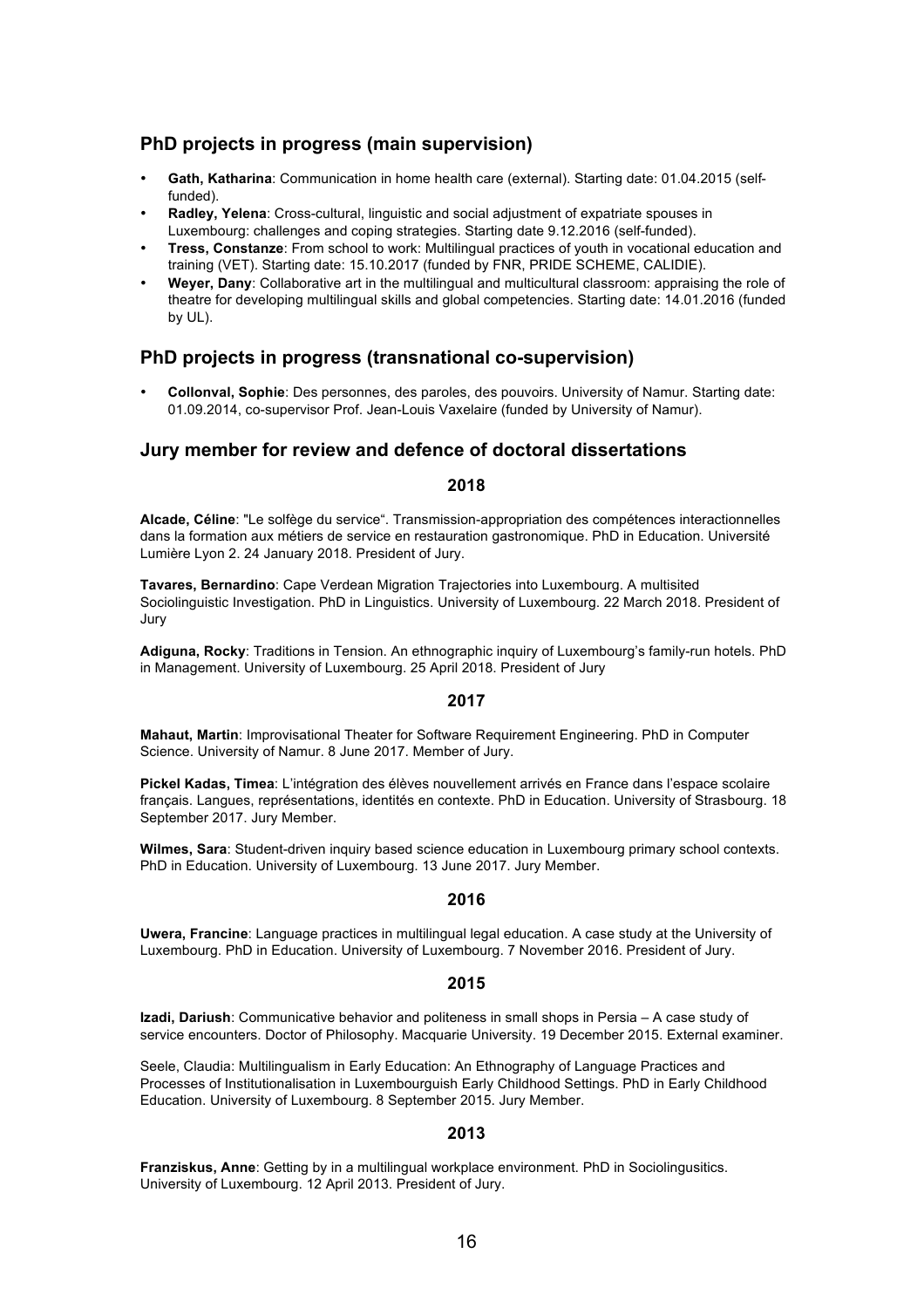#### **2012**

**Medina-Jaouen, Cecile**: Le français parlé dans les bâtiments et les travaux publics. De l'analyse interactionnelle à la constitution d'un parcours d'apprentissage. PhD in Language Sciences. Université de Brest Occidentale. Rapporteur.

### **2011**

**Gomez-Fernandez, Roberto**: Being a newcomer in a multilingual school: a case study. Phd in Linguistics. University of Luxembourg. January 2011. Jury member.

### **2010**

Arend, Beatrice: Co-Construction de sens. Elaboration conjointe d'une production écrite. Etude d'un processus d'écriture. PhD in Language Sciences University of Luxembourg & University of Strasbourg. 6 December 2010. Jury Member.

## SUPERVISION OF ACADEMIC MASTER THESES

#### **2017**

**CHRISTEN, Martina (06/2017)**: Communicative encounters between medical staff and patients in multilingual Luxembourg

**MANOLAKI, Anna (06/2017)**: Refugee's access and integration at the University of Luxembourg: A qualitative analysis

**NEYENS, Jacques (05/2017):** Youth belief in a youth movement: A case study on the *Young Christian Students /YCS)* Luxembourg

**PARASKEVOPOULOS, Eleni (02/2017):** Multilingualism and job satisfaction in the workplace: A case study at the European Court of Justice in Luxembourg

### **2016**

**MIRONESCU, Roxana (06/2016)**: Introducing digital and social media initiatives in private banking. A study of attitudes and reactions of staff and clients at Nordea Luxembourg

**RADLEY, Yelena (06/2016)**: Working in a foreign language: case study of employees' perceptions in a Luxembourg-based multinational company using English as a lingua franca

#### **2015**

**LEONESCU, Emilia (07/2015)**: Skype – a cure for homesickers?

**WEYER, Dany (07/2015)**: Appraising the role of the dance ensemble of the University of Luxembourg for developing interpersonal and intercultural skills

**CEMAN, Muhamed (02/2015)**: Les représentations sociales du Luxembourg construites par la première génération Bosniaques vivant au Grand-Duché

#### **2014**

**ATONI, Cosette (07/2014)**: Students dropouts from Higher Education: Analysing the case of one Master at the University of Luxembourg

**ZIMMER, Myriam (07/2014)**: Teachers, languages and gestures: how spoken languages and gestures are used in a multilingual primary school setting

### **2013**

**CORIGLIANO, Sara (07/2013)**: L'identification des stratégies d'interaction dans un contexte professionnel multilingue : études de cas au Luxembourg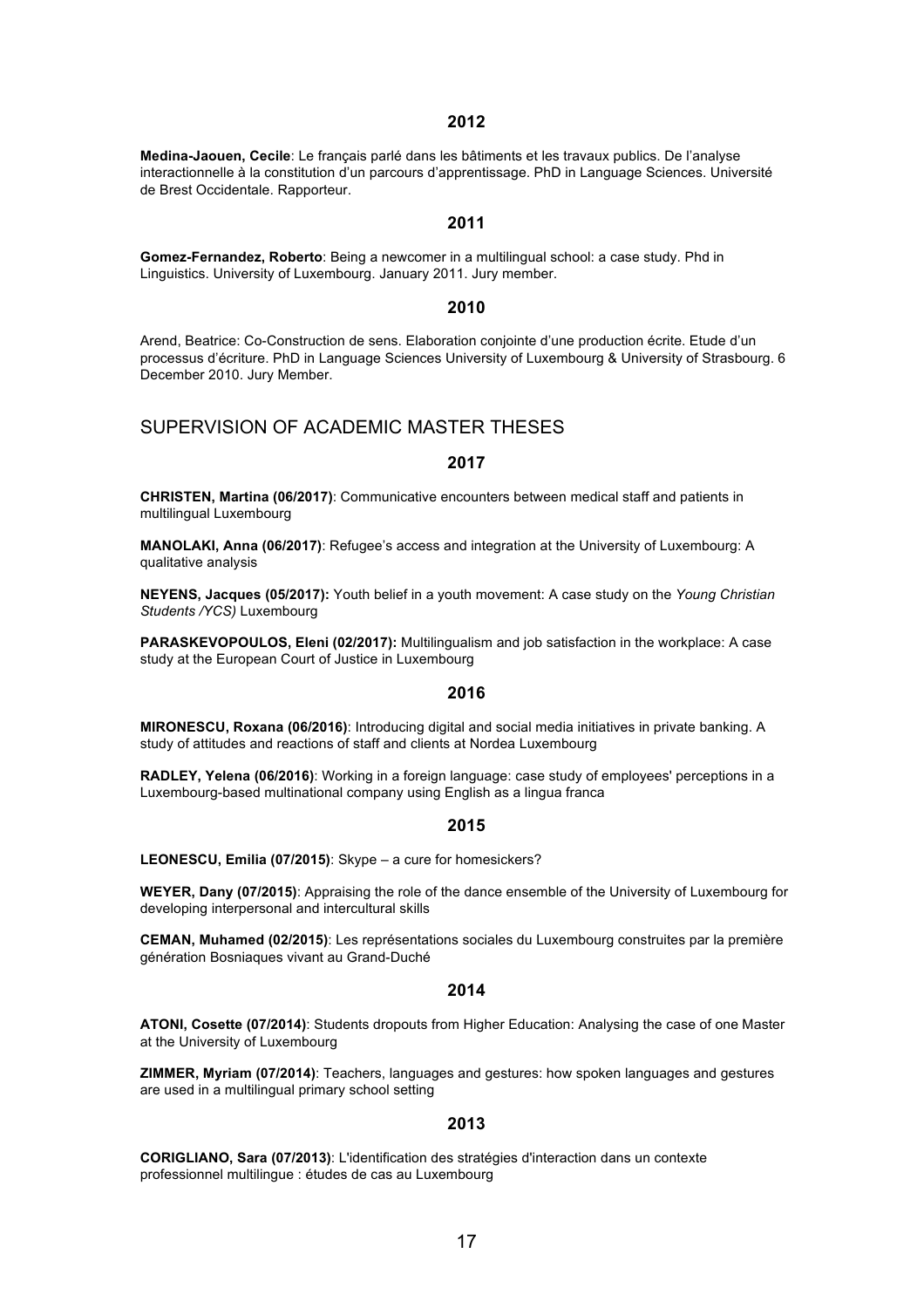**KESSLER, Céline (06.2013)**: Pratiques langagières au sein d'un magasin de sport en France: Comment les employés monolingues gèrent-ils les situations multilingues?

**MOSSIAT, Amélie (06.2013)**: The fandom way of life - Ethnography of online communities: the case study of manga fans

**INCE, Emel (02/2013)**: A Netnographic Study of Online Collaboration and Informal Learning in the CouchSurfing Community

## JURY MEMBER FOR MASTER THESES DEFENCES

**VOITIUK, Ekaterina (01/2017)**: Personal perception of integration into the Luxembourgish Context by Women with non-Luxembourguish Background.

**ESCOBAR GOMEZ, Mariana (01/2017)**: Internationalized Higher Education from a Postcolonial perspective: Experiencing the process of migrating for educational purposes

**LI, Yang (06/2017)**: Heritage language maintenance among Chinese immigrant families in Luxembourg.

**KLIP, Corine E. (06/2017)**: West versus East: Teaching Adults in Vietnam and raising awareness of cultural differences in teaching and learning styles. A case study on conducting vocational banking trainings in Vietnam facilitated by the House of Training in Luxembourg.

**KAPSIMALI, Alexandra (07/2016)**: Capitalizing on beauty blogging: Social Interactions and digital marketing on Youtube

**FERRARI, Cathy (06/2016)**: Le blocage linguistique des élèves à l'école fondamentale luxembourgeoise

**ZACHARIS, Nefeli (07/2015)**: Coping with multilingualism in the workplace: an approach to young Greek employees living and working in Luxembourg

**JARVENPAA, Anne (02/2015**): Tracking Sl learning in zpd in family setting, a case study of a 4,5 years old child

**GOMES CASIMIRO, Cristina (07/2013)**: Les politiques, pratiques et les idéologies linguistiques les cours complémentaires de portugais au Luxembourg

## **TEACHING**

### **Current teaching at University of Luxembourg**

**Doctoral School in Humanities and Social Sciences, FLHASE, University of Luxembourg**  Heuristics and the Art of Theorizing

#### **Master in Learning and Communication in Multilingual and Multicultural Contexts, FLHASE, University of Luxembourg (academic)**

Introduction to ethnography, Analyzing and conducting interviews, Master Class I, II, Internship, International Symposium, Portfolio

Guests invited as part of the Master Class (sample): A. Creese, A. Blackledge, B. Busch, K. Serwe, H. De Korne, J. Jaspers, P. Desliessen, A. Wagener, C. Moise, R. Delamotte, S. Lutz, S. Breidbach, E. Murdoch.

### **Master Management und Coaching im Bildungs- und Sozialbereich**, **FLHASE, University of Luxembourg (professional)**

Theorien des Lernens in organisierten Kontexten – Apprendres des interactions en contexte multilingue, Profession und Professionalität im Bildungs-und Sozialwesen – Profession et professionalité dans les sciences sociales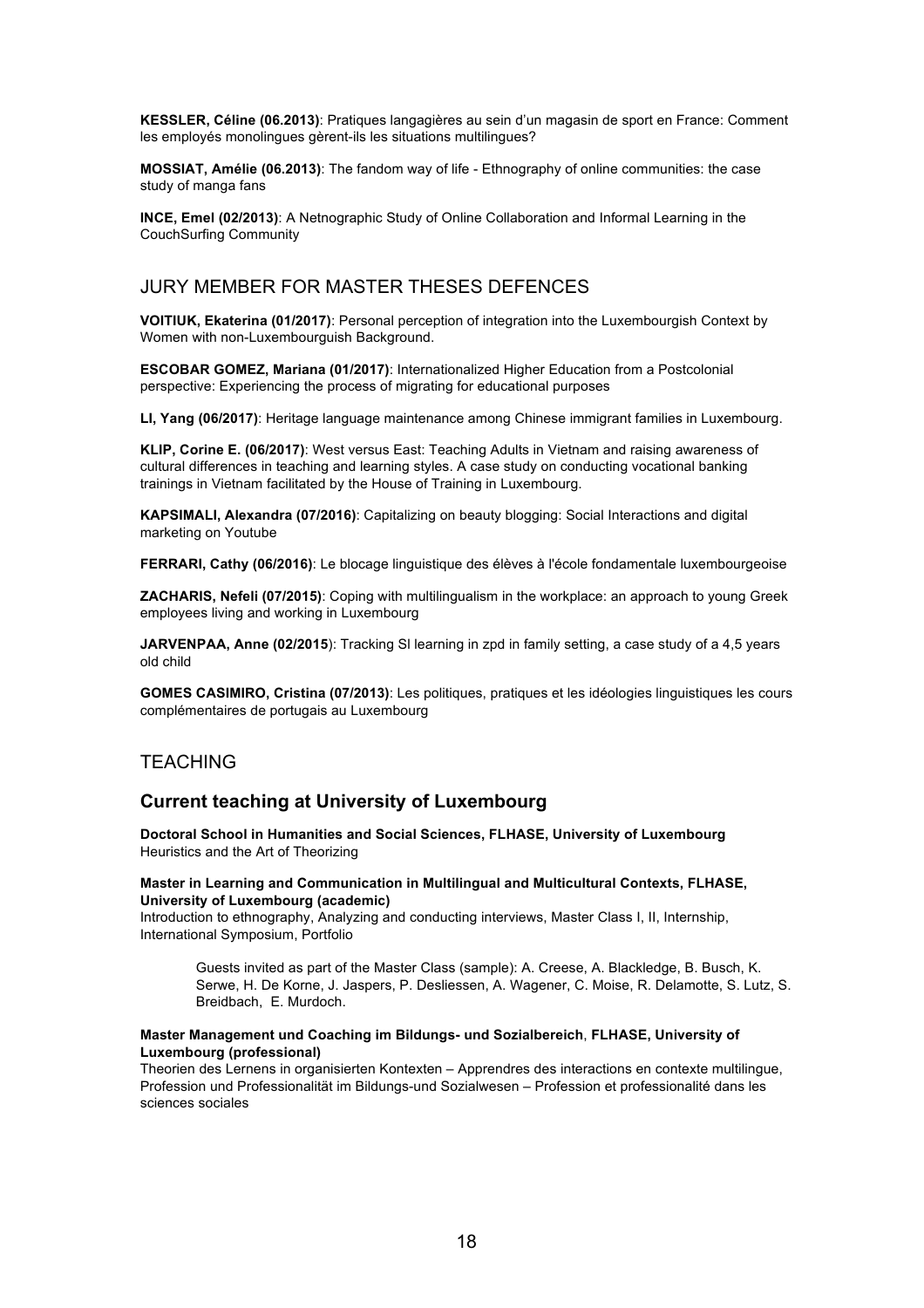## **Recent guest teaching**

08/2016 Guest Professor. Eudaimonia's Summer School. University of Oulu, Finland. Taught PhD Summer School "Investigating Change. Anticipatory and future-oriented discourse and (inter)action". Intensive week-long seminar.

10/2015 Guest Professor. University of Strasbourg. Taught a variety of Master seminars (La diversité dans le contexte scolaire: défis pour l'activité enseignante; Paulo Freire and beyond: Revisiting Critical Pedagogy; Language Contact and Migration in Luxembourguish School System: Challenges for the teaching profession; Pratiques et défis du multilinguisme dans différents contextes éducatifs luxembourgeois).

08/2014 Guest Professor. University of Thammassat (Thailand). Taught several Master and PhD courses over a ten-day intensive seminar (Mediated Discourse Analysis. A new Approach for studying and learning in transforming societies; Doing fieldwork research: ethnography of communication.

## **Former teaching**

### **University of Luxembourg (2010-2016)**

**Doctoral School in Educational Sciences (DES), FLHASE, University of Luxembourg (academic)** Multilingualism and Multimodality

### **Master en Enseignement Secondaire (professional)**

Vivre en Langue(s)

#### **Master in Learning and Communication in Multilingual and Multicultural Contexts, FLHASE, University of Luxembourg (academic)**

Epistemology for the social sciences; Activity, workplace and interaction; Interaction Analysis; Building your Master thesis; Computer-Mediated Communication; videoethnography and multimodal discourse analysis

### **Bachelor en sciences de l'éducation**

Les paradoxes de l'autonomie dans les situations scolaires; Tutorats; Abschlussarbeit (10+ bachelor theses supervised).

### **University of Geneva (2010-2016)**

Contributed to courses: Analyse des données audio et vidéo pour la recherche sur les processus d'interaction; Interaction au travail et formation professionnelle

### **University of Neuchâtel (2008-2009)**

Adjunct professor: La communication multimodale en situation de formation; Individus, Cultures, et connaissances

## REVIEWING ACTIVITIES

### **Reviewer for international grants**

COST ACTION, EU FWO Flanders LLE – Laboratoire de l'Education, ENS Lyon

## **Reviewer for journals and peer-reviewed books**

Outlines: Critical Practice studies, Communiquer, Discourse context and media, Formation et pratiques d'enseignement en question, Cultural studies of science education (Springer), Visual Semiotics, Visual Communication Dossiers des sciencs de l'éducation, Raisons Educatives, Time &/ Society, Bulletin Suisse de Linguistique Appliquée, Journal of French Language Studies, Revue Suisse des Sciences de l'Education, Discourse(s) in context(s), Dialogue and intervention in developmental methodologies.